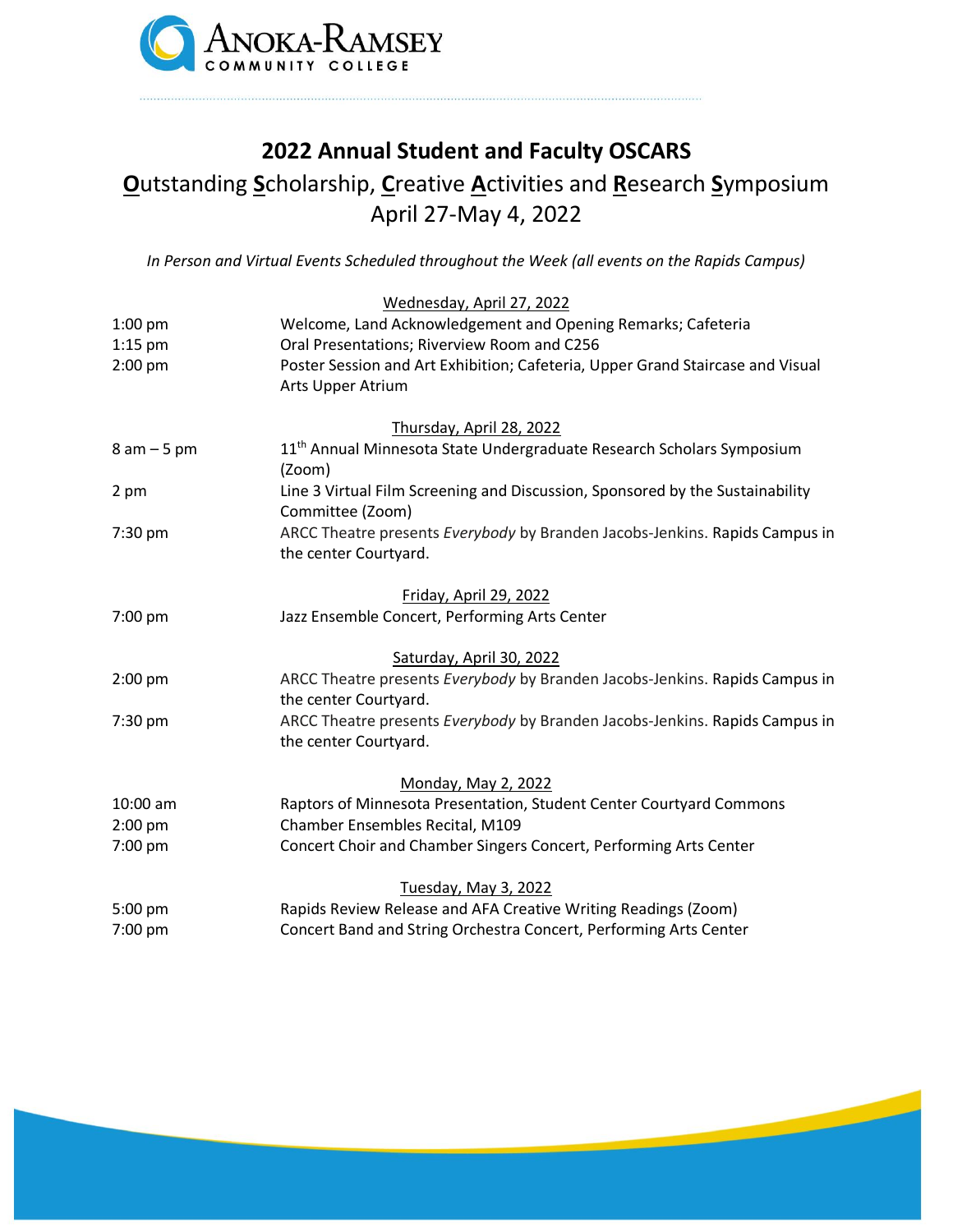

# **Project Descriptions/Abstracts**

# **Oral Presentations**

*Presentations 1-2 in Riverview Room, Presentations 3-4 in C256. Presentations 5-10 are recorded video presentations available on Symposium*

# **1. Ashlyn Awada**

Faculty Mentor: Tristan Sprague-Williams, MATH

# *The Continuum Hypothesis:*

*Georg Cantor's continuum hypothesis (CH) induced the arrival of set theory, as its own rich branch of mathematics. This is a scan of CH. We defend CH as it is more philosophical than it is mathematical. We demonstrate the philosophical context.*

# **2. Ashlyn Awada and Sivty Lim**

Faculty Mentor: Tristan Sprague-Williams, MATH

#### *Proof Theory:*

*A presentation on general proof theory and its utility in computer architecture and programming.*

# **3. Jessica Strand**

Faculty Mentor: Kristen Genet, BIOL

# *White-Tailed Deer (Odocoileus virginianus) Behavior in an Actively Restored and Maintained Wetland Ecosystem:*

*Wetland loss and damage is a significant result of anthropogenic manipulation of the landscape, which has promoted efforts to restore these critical ecosystems. White-tailed deer behavior can be evaluated to understand how this prevalent species responds to restoration efforts in the Blaine Wetland Sanctuary, an approximately 500 acre protected open space, and the results have implications for conservation and management of wetlands in urban and suburban landscapes. This study hypothesized that deer behavior would vary in different habitat types, regions of the wetland sanctuary, and over time with ecological restoration and maintenance. Camera traps were used to capture deer behavior, and contingency table analyses were used to evaluate whether the observed behavior differed from expected. No statistical difference in deer behavior was found when comparing upland and wetland habitats (p = 0.329), however deer behavior differed significantly across regions of the wetland sanctuary (p = 0.011) and with restoration history (p = 0.019). The results indicate that Whitetailed deer prefer using habitats and areas of the wetland sanctuary in later stages of restoration. Resource availability is vital to White-tailed deer survival, and this is what ultimately determines deer presence and activity in the Blaine Wetland Sanctuary.*

# **4. Stanley Renty**

Faculty Mentor: Kristin Doneen, PHIL

# *Should America Adopt Universal Healthcare:*

*I will be discussing my viewpoints on whether America should adopt universal healthcare. I will also discuss the opposing arguments of my topic.*

# **5. Michele Heggerston and Will Kaiser**

Faculty Mentor: Kirsten Dierking, HUM *Molière on the Radio:*

# *A radio performance of Molière's comedy* Le Bourgeois Gentilhomme*, ACT II, SCENE IV. Performed by Michele Heggerston and Will Kaiser for the Humanities in the Age of Enlightenment course.*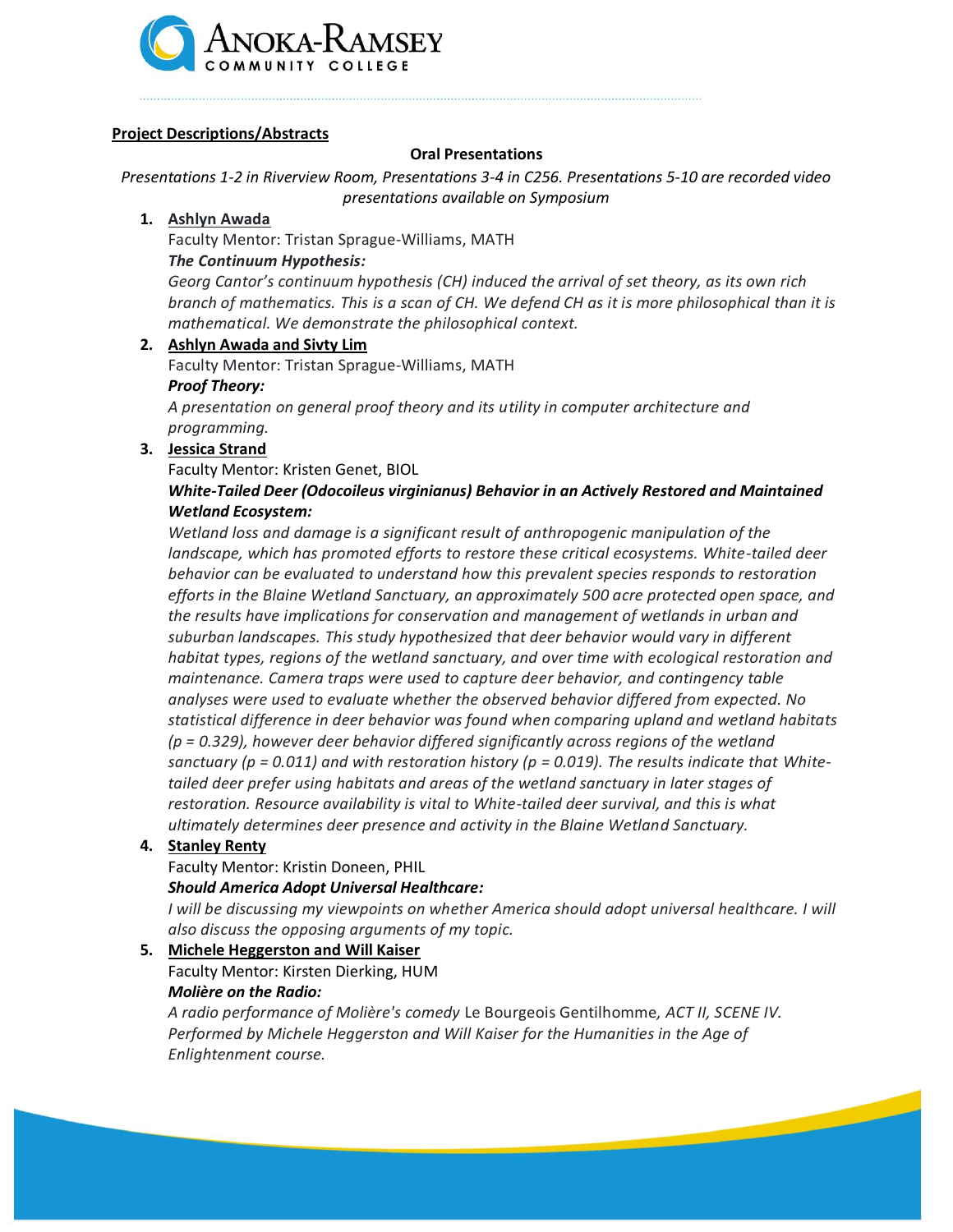

#### **6. Morgan Hendrickson**

Faculty Mentor: Kirsten Dierking, HUM *Molière, A Modern Rewrite:*

*An adaptation of Molière's comedy* Le Bourgeois Gentilhomme *Act I, Scene II. This updated version is set in a contemporary high school auditorium, and features Principal Jourdain, Two Stage Techs, a Music Instructor, a Dancing Instructor, and a Student Musician.*

# **7. Melody Vang, Christina Moore, McKenna Peterson, Nathan Christopherson, Summer Nietz** Faculty Mentor: Peggy Guiney, BIOL

*Waste Sustainability Practices*

*This spring, we had the opportunity to participate in a waste sustainability project. In this research project, we studied the amount of waste a household creates in a week, and how much waste is diverted to recycling and composting. Our group wanted to measure a change in an individual's behavior in sustainable waste management by the amount of greenhouse gasses saved. Our goal was to help visualize the benefits of recycling and composting to those who might believe that one person will not make a difference.*

# **8. Margo Fletcher**

# *Faculty Mentor: Scott Danneman, BIOL*

*Testing Canis lupis (wolf) and Canis latrans (coyote) responses to predator scat stimuli There have been recent population recolonizations of* Canis lupus *(wolves) to the northern states. In recent years wolves have dispersed from the Northeast corner of Minnesota to more southern state parks and protected areas. This information is important because there is limited data on how* Canis lupus *and* Canis latrans *react in the northern ecosystems. The question being tested was how do wolves and coyotes react to wolf and coyote scat? It was hypothesized a change in their behavior will be observed due to the scat stimulus. At St. Croix Park, Minnesota, trail cameras were set up to monitor how wolves and coyotes react to scat at each site. Wolf and coyote reactions to the scat were measured from data on the trail cameras.*

# **9. Michael Scarr, Caroline Camejo-Martir, David Schieffer**

Faculty Mentor: Tristan Sprague-Williams, MATH

# *The Traveling Salesperson Problem:*

*The Travelling Salesperson Problem is a problem in which we are given a list of cities and tasked with finding the shortest route that takes us to each of these cities and back home to the starting point. The applications for solutions to this problem are vast, ranging from networking solutions to package delivery.*

# **10. Isabelle Anderson, Grace Harper**

Faculty Mentor: Peggy Guiney, BIOL

# *Sustainable Recreation:*

*This study looks at the impacts of consciously reducing screentime and screen-based recreation in favor of nature-based recreation over the course of a week. To do so we measured greenhouse gases emitted by each device as well as individual's nature relatedness score, a metric for gauging an individual's biophilia. Using this approach, we saw that consciously changing our behavior through recreation type increased our nature relatedness score while decreasing the amount of greenhouse gases over the week. Our results demonstrate that consciousness of one's own behavior can reduce their individual environmental impact while building a closer relationship with green spaces. Working to reduce our carbon impact is found in every facet of our lifestyle and our free time is not exempt.*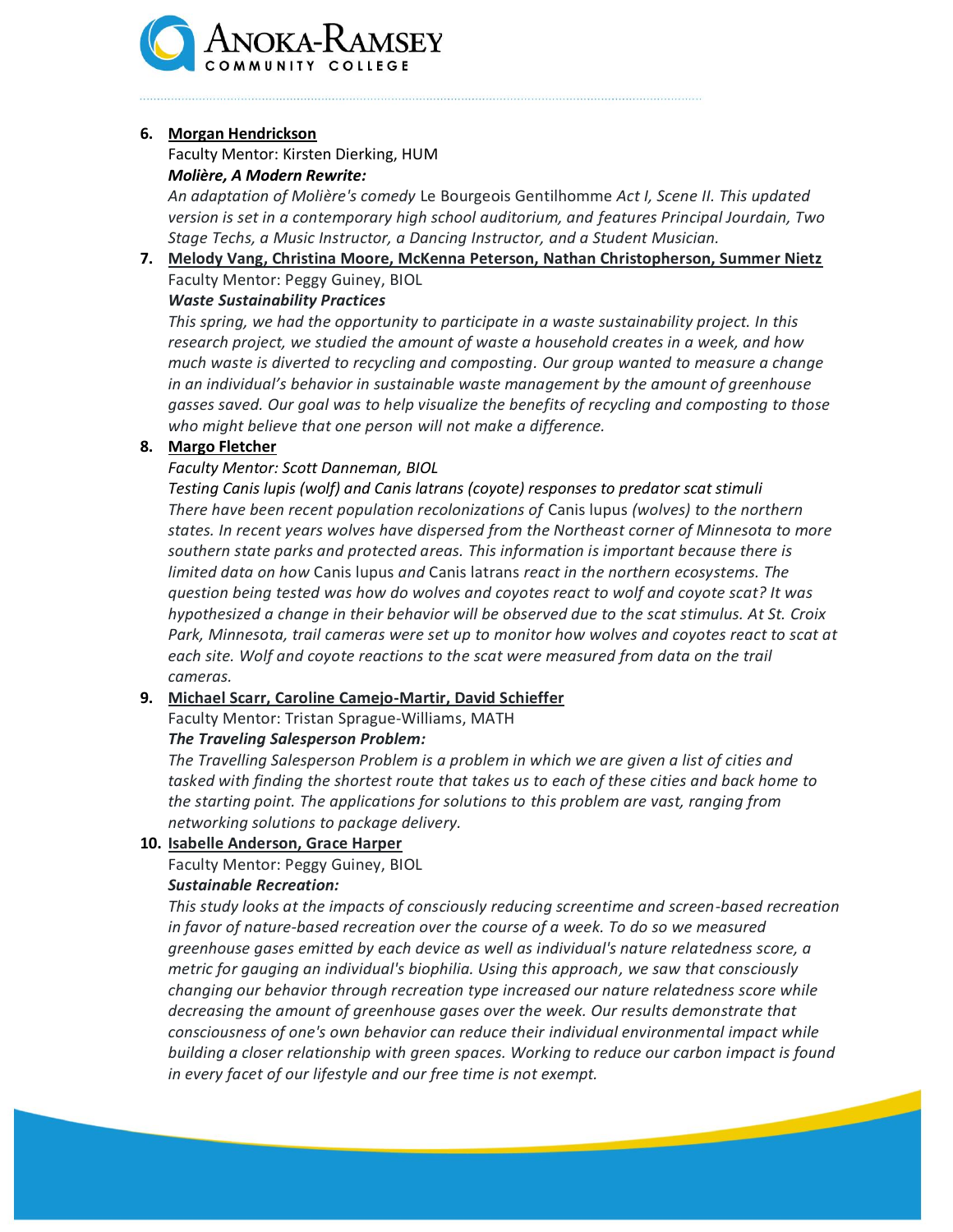

# **AFA Portfolio Exhibition: Reflecting Moving**

*All artwork is displayed in the Upper Atrium of the Visual Arts Building*

# **11. Ethan Denninger**

# Faculty Mentor: Aaron Dysart, ART

*I like to create characters that are mostly inspired by adventure stories I grew up with. They involve ancient kingdoms and heroes with magical powers and abilities. These stories can have themes and exhibit values that may be controversial or problematic today and I want to challenge dated values and explore stories that go beyond a simple duality such good vs evil. My artwork also explores values. These can be personal values, societal values, and visual values – light and dark. For instance, I use light values to illustrate where individual characters gain their power and darkness to ground the scenes in our material world. I primarily create digital illustrations. Using an iPad, I use software that allows me to experiment while creating a piece. These experiments can be undone with a touch of a button, allowing me to really stretch the pieces and figure out what techniques and settings I think match the characters I am creating in that moment. I follow an illustrative process for line art and use painting techniques with a digital tool set to add depth.*

# **12. Gracie Deutsch**

# Faculty Mentor: Aaron Dysart, ART

*I* feel like I have been making art since I was born, and even joke that I was born with pencil and *paper in my hand. It's where I have had the most success because creating work is fun as it allows me to express my creativity. I use pen and ink, acrylic paint, pencil, marker, on paper and canvas because I feel like they allow me to easily put my ideas down. I have been playing around with various colors, symbols, and items and how the meanings behind them can change the message in the work. Everything that I put in a piece has a reason. A crystal in a picture makes the viewer ask questions, or an eye in the background may symbolize being watched. These little details add fun to a piece and enhances the meaning even if the viewer may not know why it's there. I love exploring different styles to connect a work to specific audiences. Finding the right aesthetic for the piece will help me determine lighting, color palette, clothing, setting among other details. Lately, I have been researching such styles as dark academia, goth, tropical, and fairytale. Playing around with these in art is mainly something I do for fun and I am always compelled to learn more.*

# **13. Emily Kowalik**

# Faculty Mentor: Aaron Dysart, ART

*Most of my work is stylized and nonrealistic though I do not really have one way of thinking about it. For Example, I often adjust color digitally so the color pops because I like to it be vibrant, though other times I am drawn to more muted works for something different. I experiment with my art, seeing what needs work for and what is best left untouched. This experimentation allows me to not get overwhelmed by all the options that digital creation affords. I primarily work digitally with programs such as Photoshop and Lightroom. They allow me to adjust the original image and experiment with different outcomes. There are many situations where some tools would work well for one artwork and other tools would work well for another artwork, so it is best to know what the tools are and know their capabilities. What I am going for depends on what is being asked of me. I know I am on the right track. when I am doing what is said, and I like how it looks. Sometimes the work has limitations like using a certain number of colors, so I think about what colors I would use and how to use them.*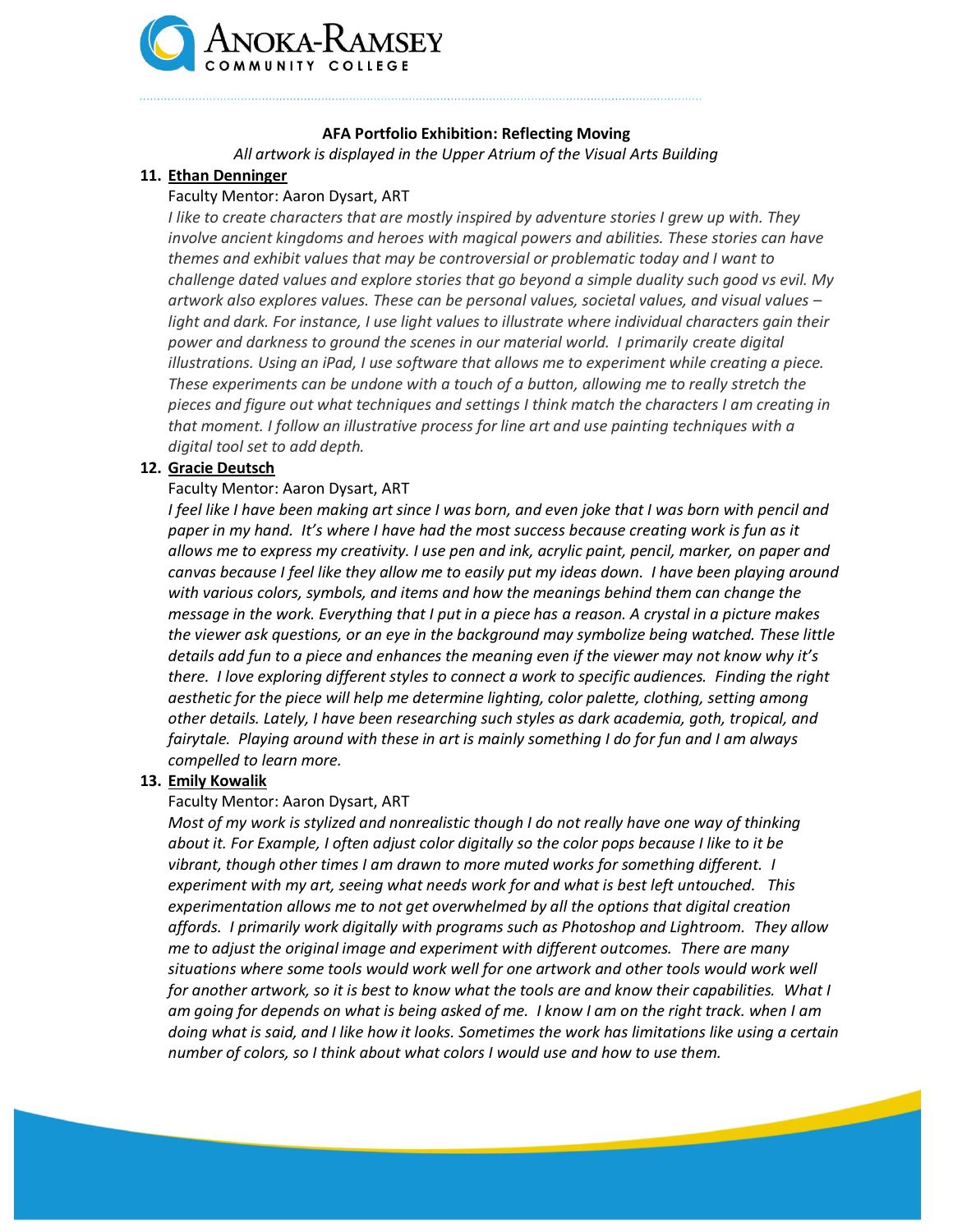

#### **14. Margaret Lasseter**

Faculty Mentor: Aaron Dysart, ART

# **15. Carolina Malinovskaya**

Faculty Mentor: Aaron Dysart, ART

*I am drawn to organic subjects, especially faces and hands because they have so many expressive components and potential for movement. I'm intrigued by the details in faces, every line, curve, and little features that makes everyone so unique and different. It's exhilarating to be able to analyze these little details and components. In addition to faces, I am even more fascinated by how weird and distorted hands can look. Each fold and crease in the skin, each awkward bump and curve just mesmerizes me. I've explicitly studied the ways musicians use their hands, specifically when they play their instruments. I draw messy and quick so being able to erase is useful. However, to add emphasis and detail I do like to step into more bold marks, this is where I use microns and charcoal. The darker marks make it easier to create expressive and emphasized lines. I have also been experimenting with oil paints. Their longer drying time allows me to remain the process and work for longer. I am able to step back, layer, scrape away, and layer again. This encourages me to slow down and sit in the messy process of creating instead of fixating on only the finished piece.*

#### **16. Paige Wahlberg**

#### Faculty Mentor: Aaron Dysart, ART

*I create realistic paintings and drawings and love to take the time to put a lot of detail into each of my creations. I start by taking photographs of objects or landscapes, then choose whether I want to paint in oil paints or draw in charcoal or pen. I choose what material to use based on*  how much detail I want in a particular piece of artwork. When painting with oil paints, I find it *easier to put a lot more detail in artwork than it is to with charcoal drawings. I use a sponge or hatching to give texture to an object and blend my colors together by brushing/dabbing back and forth or creating strokes in the direction of the line. My artwork may have realistic colors sometimes while other times I experiment with different color palates that factor in what emotions I want to portray in each piece. My recent work doesn't follow a strict theme, though a lot the pieces are rooted in memories. Some of the objects I depict hold memories for our family, whereas other pieces are grounded in my memories, for example, landscapes of my home and of my neighborhood. From playing outside as a kid with the neighbor kids to relaxing with my family, these memories hold a special part of my heart because as all of us kids grew up and moved out, we don't see each other much anymore. As I am looking back on old memories, I also am making new memories as I'm creating new projects of those old memories. The act of creating art allows me to feel free of the chaotic things that surround me and give me a sense of control as I plan out the finished work. I like to explore materials as I am drawn to the challenges new techniques bring. Whether I am using a pen or working with stained glass, each new project provides me with new experiences and methods of making. This not only allows me to grow as an artist, but it also teaches me about art while creating new memories along the way.*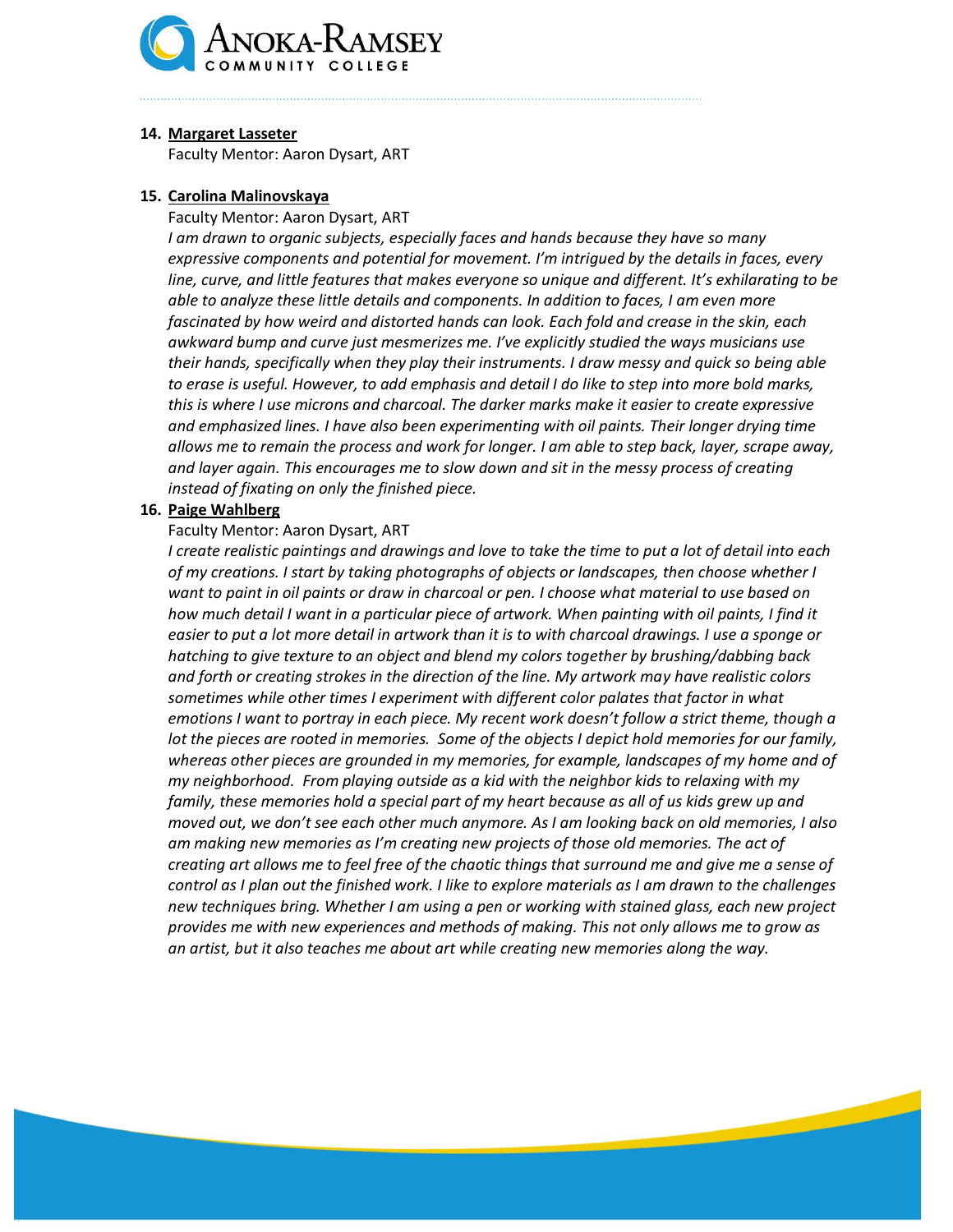

#### **Poster Presentations**

*Posters 17-44 will be displayed during the in person poster session on Wednesday, April 27 on the Rapids Campus. Posters 45-56 are available on Symposium for the Virtual Poster Session*

- **17. Anna Kawai, Rebekah Taepke, Lauren Estepp**
	- Faculty Mentor: William Boyle, CHEM

*Acid or Base Treatments Modify the Hydrophilicity of Mycelium Biomaterials:*

*The substantial use of plastic in our environment is detrimental to the earth's ecosystems. As the levels of plastic pollution increase - humans must take a step back and arrive at new plastic replacements. 68-80% of diapers and feminine care products (AHPs) go to landfills. In this research project, we introduce the possible biodegradable substitution of mycelium which has shown promise as a sustainable alternative to synthetic plastics. We hypothesize that treating mycelium with varying acidic and basic conditions will produce absorbent biopolymers that may provide alternatives to AHPs. Methods: Mycelium growth blocks were obtained from R&R cultivation (Roseville, MN). After 3 days of growth, pure mycelium material was harvested, and cut into uniform pieces. Mycelium samples were then treated with water, aqueous acid or aqueous base solutions (1M and 0.1 M of each) or organic acid or organic base (1 M and 0.1 M and 2-30%, respectively) for 24 hours. After neutralization, and rinsing, the samples were oven-dried, and the resulting dry mass was recorded. The dried samples were immersed in water, and water absorption was measured at 1 hr, 4, hrs, and 24 hrs. Results: The results showed that the acid and base treatments enhanced the water absorption of mycelium. Furthermore, the magnitude of the water absorption was not affected by the concentrations of acids and bases. In the aqueous solutions, the acid treated samples exhibited a greater water absorbance than the base-treated samples. The organic solutions degraded the mycelium samples substantially; the mycelium was completely degraded by the HCl in ether and the 3% of sodium methoxide (NaOMe) solutions. The samples treated with 30% NaOMe exhibited the greatest water absorbance. Conclusions: The high water absorbance of the NaOMe-treated samples may have been due to the high reactivity of NaOMe as well as increased solvation from MeOH. Since this reagent has been found to significantly improve water absorbance, other experiments could optimize the amount of NaOMe needed. Treatment with aqueous acid resulted in less mass loss than the NaOMe treatment while still maintaining high absorption. Future experimentation with the concentration and even the specific acid used could lead to a more efficient process. It is also possible that other chemical functionalization of acid or base treated samples could lead to improved absorption. Chemical analysis of the dissolved samples could provide ideas for future synthesis of polymers.*

**18. Alyssa Beise, Leah Beise, Bailey Knutson, Munira Ali, Grace Uhlenkott**

Faculty Mentor: Paula Croonquist, BIOL

*Overexpression of Candidate Genes by Loss of CFTR May Promote Aggressive Colorectal Cancer:*

*Cystic fibrosis transmembrane conductance regulator (CFTR) is an ATP-gated ion channel that is involved in many systems in the human body especially the gastrointestinal tract. A biallelic inactivating germline mutation causes cystic fibrosis. Patients that have cystic fibrosis have a higher chance of developing colorectal cancer. Similarly, patients who are heterozygous carriers of the CFTR gene also have an increased risk of colorectal cancer. In Sleeping Beauty (SB) transposon-mediated genetic screens CFTR was identified as a common insertion site (CIS) gene in mouse GI tumors and likely a candidate tumor suppressor gene. The loss of CFTR has been associated with more aggressive carcinoma in the nasopharynx. This could be a*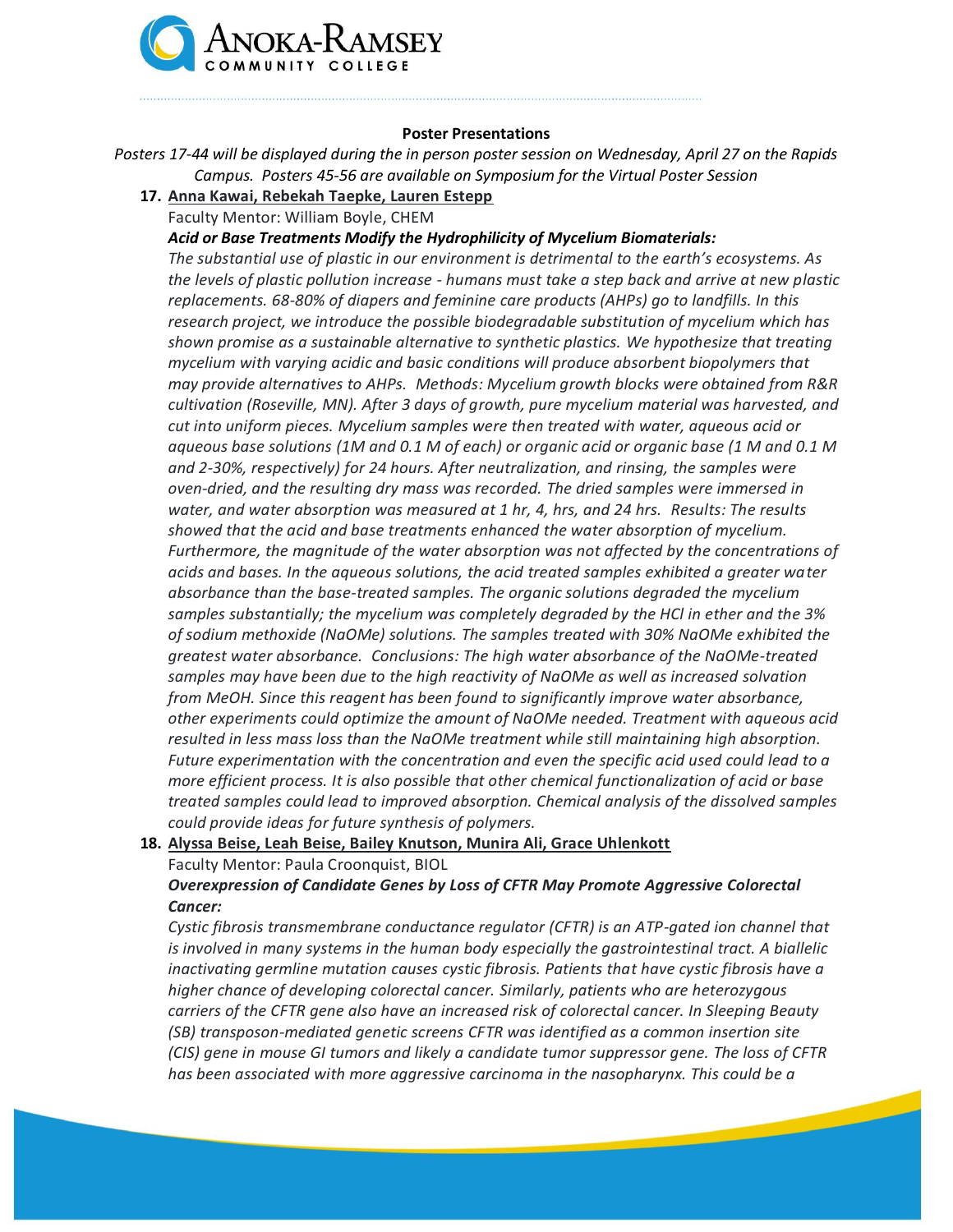

*result of the expression of other genes being impacted when CFTR is downregulated and also provide insight into which genes contribute to aggressive phenotypes in colorectal cancer. We hypothesized that genes overexpressed in patient primary tumor samples containing CFTR aberrations such as mutations and copy number variations (CNV) are also overexpressed in our colorectal cancer cell lines treated with CRISPR/Cas9 genome editing tool targeting disruption of the CFTR locus. We first confirmed by immunoblotting that CFTR protein expression was gone in our loss of function mutated cell lines. We performed bioinformatic analysis of primary colorectal cancer patient data using the Xena platform to determine the top 5 downregulated genes in patients with CFTR downregulation. In addition, Kaplan Meier plot analysis showed that patients with less CFTR expression have a statistically significantly lower survival rate. Finally, we isolated total RNA from our mutant and parental cell lines, produced cDNA for RTqPCR to evaluate the expression status of the identified genes from primary patient data.*

**19. Jessica Strand, Breanna Hoffman, Jami Feist, Emma Sirjord, Sydney Payeur** Faculty Mentor: Paula Croonquist, BIOL

*Analysis of elF4E1 Conservation and Synteny Across Drosophila Species to Understand the Evolution of the Insulin Pathway:*

*The Insulin/Tor signaling pathway regulates important physiological functions such glucose and lipid metabolism, cell growth and survival. It is highly conserved from fruit flies to mammals. This pathway is also critical for homeostasis and its dysregulation results in prevalent human diseases such as in type II Diabetes, cardiovascular disease and even cancer. The eukaryotic translation initiation factor 4E1 (eIF4E1) encodes for a member of the eIF4F cap-binding complex that is required for cap-dependent translation of mRNA. The purpose of this study was to determine the conservation of the eIF4E1 gene in multiple species of Drosophila relative to D. melanogaster. It was hypothesized that the species highly divergent from the reference species would exhibit less eIF4E1 conservation than those closely related to the reference species. It was predicted that this gene would be most conserved in* D. serrata *and least conserved in* D. arizonae. *Gene models were proposed utilizing the UCSC Genome Browser, BLAST, Flybase gene record finder and verified by Gene Model Checker. The synteny analysis and protein alignments observed suggest that eIF4E1 in* D. takahashii *is the most conserved* and D. arizonae *is the most divergent. However, all five species had a high eIF4E1 protein identity ranging 81-94%. Previous evidence has demonstrated that position in the insulin signaling pathway may affect selective constraint, with downstream genes evolving at a slower rate than genes closer to the membrane. This may explain the high level of conservation for the eIF4E1 gene. Further studies should aim to investigate the impact of position, connectivity and/or other factors shown to influence this pathway's selective constraint.*

#### **20. Jacob McManaman, Aurora Erickson, Mariama Farah**

Faculty Mentor: Paula Croonquist, BIOL

# *An Analysis of Putative Orthologs of D. melanogaster Pi3k92E in S. elegans, D. eugracilis, D. persimilis, and D. arizonae:*

*Phosphoinositide 3-kinases (Pi3Ks) are highly conserved across species, and required for a variety of cell functions as a result of their involvement in several signal transduction pathways. As a model species, the fruit fly* D. melanogaster *is not exempt and expresses PI3k genes. The Pi3k92E gene encodes a critical member of the Insulin/Tor Signaling Pathway (IR). The Pi3k92E putative genes found in four species of Drosophila were annotated and examined for orthology to Pi3k92E in* D. melanogaster*. The Pi3k92E gene was annotated in three species*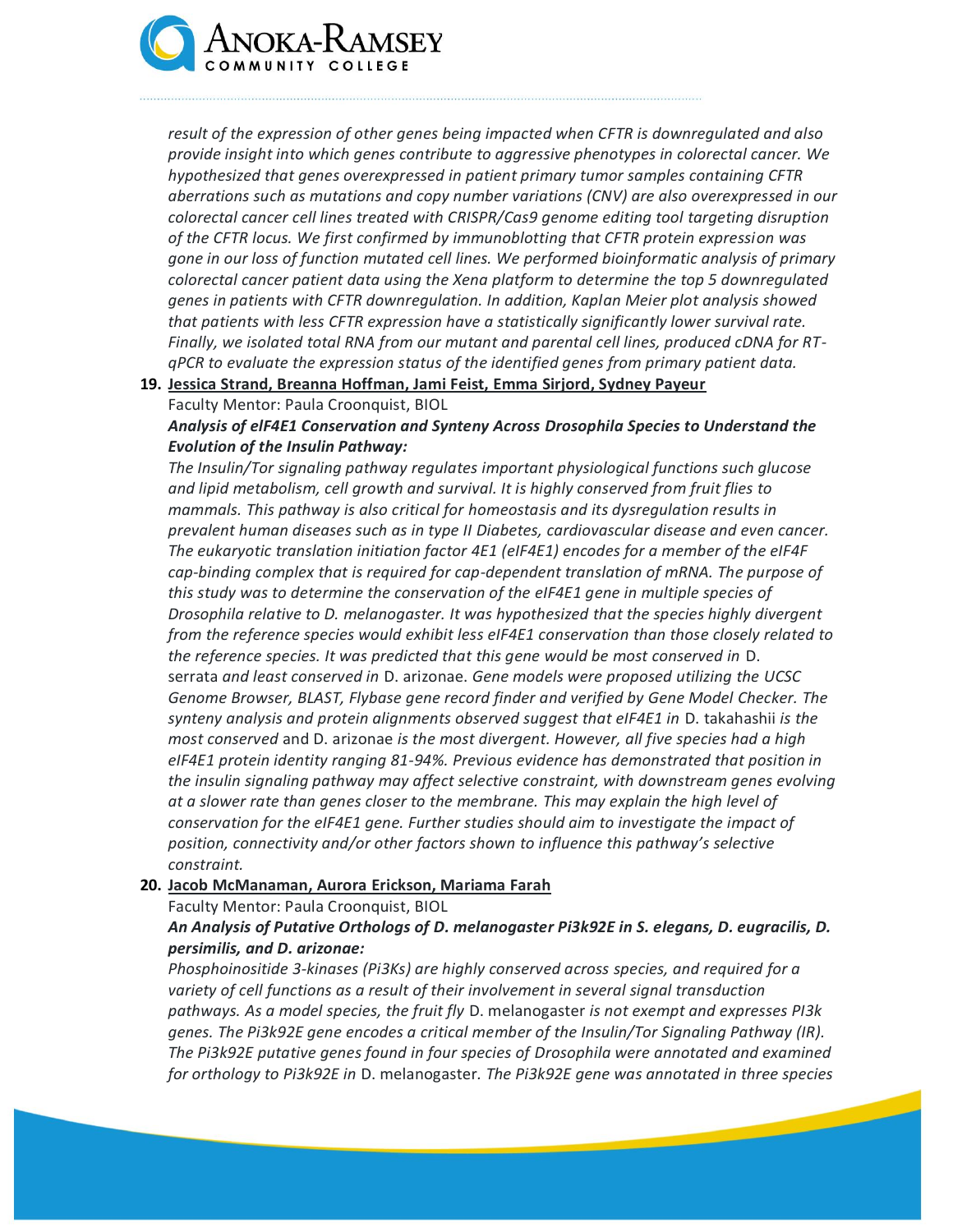

*within the* Sophophora *subgenus,* D. elegans *and* D. eugracilis *of the* melanogaster *group both of which exist in species-specific sub-groups, and* D. persimilis *of the* pseudoobscura *sub-group within the* obscura *group. Gene structure was also investigated in* D. arizonae *species from the* drosophila *subgenus, in* mulleri *sub-group found in the* repleta *group. It was hypothesized that the level of protein conservation and neighborhood synteny decreases with phylogenetic distance from the reference species. Previous evidence has shown that position in the pathway and connectivity directly affect selective constraint with more upstream genes with less physical interactions evolving faster than more downstream and highly connected genes. The gene of interest in this study is in the middle of the Insulin/Tor signaling pathway, however it is considered a hub with high connectivity. We will present data that supports synteny and conservation decreasing with increase distance phylogenetically from* D. melanogaster*. We believe that further investigation into purifying selection and its effects on high traffic signaling genes would provide some explanation for the trends observed in this project.* 

# **21. Maddie Oliver, Albert Tarpeh , Foley Jama, Aleko Mihailidis**

#### Faculty Mentor: Paula Croonquist, BIOL

*S6k Gene Orthology and Conservation Across Drosophila Species:*

*The S6 kinase (S6k) gene is a vital part of the Insulin/Tor signaling pathway in* Drosophila melanogaster*. It is close to the nucleus, and physically interacts with many other proteins. It encodes for an important component of the target of the rapamycin pathway, is involved with synapse development, autophagy, and cell size. Loss of function mutations in S6k were found to lead to type-2 diabetes and increased alcohol sensitivity. Previous evidence demonstrated that S6k activity is both an acute target of ethanol exposure and a regulator of ethanol's effects. S6k signaling influences flies sensitivity to alcohol-induced sedation. We investigated orthology of the S6K gene in four different Drosophila species (*D. persimilis, D. hydei, D. eugracilis, D. sechilia*) utilizing the UCSC Genome Browser, FlyBase, Blast, the Gene record finder, and the Gene Model Checker. We hypothesized that the S6k gene is under selective constraint across all our species due to its position in the Insulin Pathway and it high connectivity. This would be consistent with a previous report by Alvarez-Ponce* et al. *that demonstrated that downstream and highly connected genes (hubs) are more conserved thus evolving slower that genes located upstream and with less connectivity. Preliminary results support our hypothesis that S6K may be under high selective constraint even in highly divergent species such as* D. hydei.

# **22. Ethan Raivala, Camryn Bliayang, Nicole Barnes, Mariama Farah, Matthew Binsfeld** Faculty Mentor: Paula Croonquist, BIOL

# *Downregulation of Candidate Genes by Loss of CFTR Map Promote Aggressive Colorectal Cancer:*

*Cystic fibrosis transmembrane conductance regulator (CFTR) is an ATP-gated ion channel that is involved in many systems in the human body especially the gastrointestinal tract. A biallelic inactivating germline mutation causes cystic fibrosis. Patients that have cystic fibrosis have a higher chance of developing colorectal cancer. Similarly, patients who are heterozygous carriers of the CFTR gene also have an increased risk of colorectal cancer. In Sleeping Beauty (SB) transposon-mediated genetic screens CFTR was identified as a common insertion site (CIS) gene in mouse GI tumors and likely a candidate tumor suppressor gene. The loss of CFTR has been associated with more aggressive carcinoma in the nasopharynx. This could be a result of the expression of other genes being impacted when CFTR is downregulated and also provide insight into which genes contribute to aggressive phenotypes in colorectal cancer. We*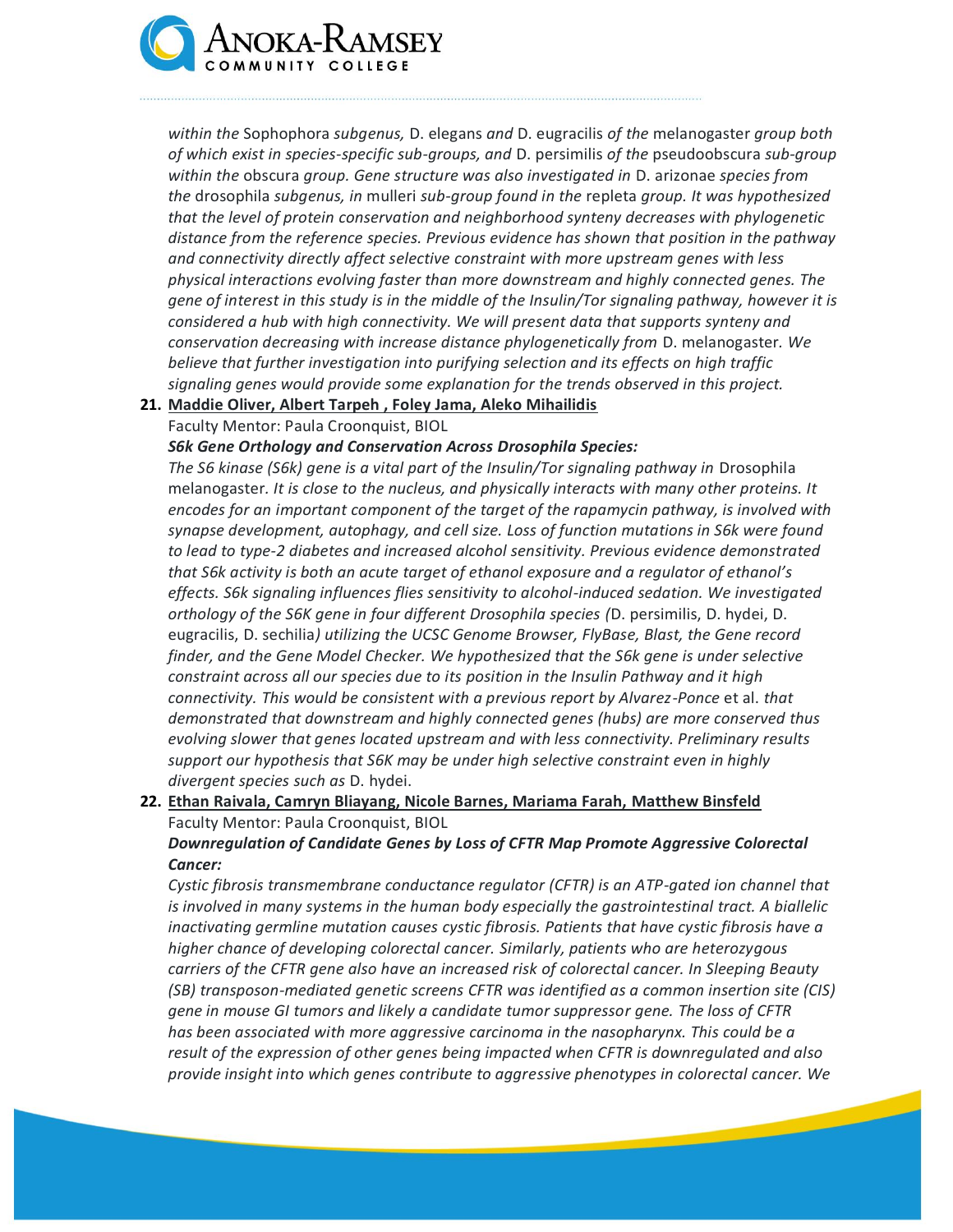

*hypothesized that genes downregulated in patient primary tumor samples containing CFTR aberrations such as mutations and copy number variations (CNV) are also underexpressed in our colorectal cancer cell lines treated with CRISPR/Cas9 genome editing tool targeting disruption of the CFTR locus. We first confirmed by immunoblotting that CFTR protein expression was gone in our loss of function mutated cell lines. We performed bioinformatic analysis of primary colorectal cancer patient data using the Xena platform to determine the top 5 downregulated genes in patients with CFTR downregulation. In addition, Kaplan Meier plot analysis showed that patients with less CFTR expression have a statistically significantly lower survival rate. Finally, we isolated total RNA from our mutant and parental cell lines, produced cDNA for RT-qPCR to evaluate the expression status of the identified genes from primary patient data.*

# **23. Bethany Lieser, Reece Lawlor, Bao Khang, Alyssa Beise**

Faculty Mentor: Paula Croonquist, BIOL

*The Conservation of the GlyP Gene Across Highly Divergent Species of Drosophila: The Insulin/Tor signaling pathway is responsible for the uptake of glucose into cells and its metabolism. It has also been linked to cell growth, fat and protein metabolism, and longevity. Its dysregulation in humans plays a major role in type II Diabetes, cardiovascular disease, and cancer. GlyP, a member of the Insulin signaling pathway, encodes for the glycogen phosphorylase enzyme which is responsible for glycogen breakdown in the cell by releasing glucose into the bloodstream. Previous evidence has indicated that a gene's selective constraint is influenced by its protein connectivity and position in the pathway, among other factors, so that genes with less molecular interactions and a closer location to the membrane evolve faster than those with more protein-protein interactions and located closer to the nucleus. We hypothesized that GlyP would exhibit high selective constraint in D. busckii, D. hydei, D. kikkawai, and D. suzukii when compared to D. melanogaster, the reference species, due to its high connectivity and downstream position in the insulin pathway. The GlyP gene was annotated in each species utilizing the Genomics Education Partnership (GEP) tool pipeline, namely, the UCSC Genome Browser, tBlastn, Blastp, the Gene Record Finder, and verified in the Gene Model Checker. Genes models were proposed based on synteny, RNAseq data and other lines of evidence. The protein alignment of GlyP in all species was examined. All species were within 97% similar to the reference species despite D. busckii being the furthest diverged species from D. melanogaster. This supports our hypothesis that highly connected genes, also known as hubs, are under high selective constraint even in species vastly separated by evolutionary time. The gene's downstream position may also provide evidence that GlyP is highly conserved and a cornerstone enzyme in the insulin pathway.*

#### **24. Bethany Lieser**

#### Faculty Mentor: Scott Dannemann

*Phenotyping Wild Wolves from St. Croix State Park from Fecal DNA using SNP Biomarkers: St. Croix State Park does not allow resident wolves to be trapped and sedated for sample collection, but fecal samples can be collected from the environment. DNA isolated from fecal samples can be used to examine SNPs with phenotypic consequence to identify the genotype and phenotype of wolves. The phenotype then can be used to tie the sample collected to individuals identified in pictures captured by camera traps in the park. Using a LightCycler, DNA was amplified and fluorescence level from a SNP assay was measured to reveal genotype. This approach revealed various genotypes, indicating moderate genetic variation among pack*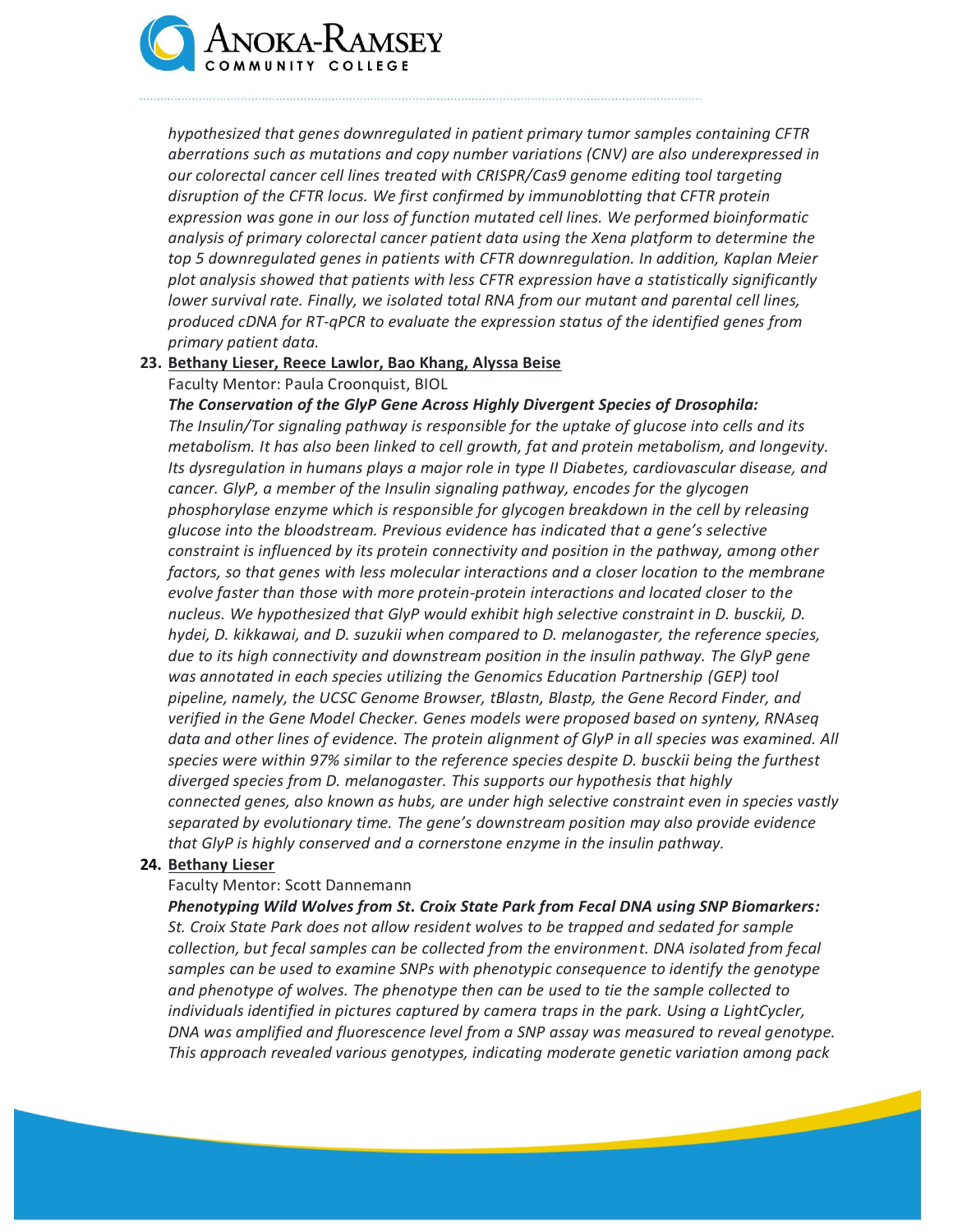

*members. In the future, more SNPs could be tested to provide further insight into individual genomes.*

# **25. Panhavuth Ith**

Faculty Mentor: Scott Danneman, BIOL

*Testing for the presence of Cyanobacteria and Lactobacillus in Minnesota Wolves' Guts A wolf's microbiome has a large effect on its health and well-being and many factors could influence the type of microbe which reside there. Previous studies [1][2] yield results that suggest that* cyanobacteria *and* lactobacillus *were found in the wolf samples of their respective study.The aim of our study is to determine if either or both* cyanobacteria *and* lactobacillus *can be found in the guts of Minnesota's wolves. We suspect that* cyanobacteria *would be absent while* lactobacillus *would be present. Fecal samples were collected and DNA was isolated. After this process, using the* cyanobacteria *primer pA (Edwards et al., 1989) and B23S (Lepère et al. 2000) as well the* lactobacillus *primer LbLMA1-rev (Dubernet et al. 2002) the 16S rRNA was amplified. Once the PCR is complete, the DNA is run through electrophoresis before being sequenced. The guts of the wolves were tested to reveal that* 

*neither* cyanobacteria *nor* lactobacillus *was present. The proposed hypothesis was therefore not supported.*

#### **26. Quenten Lovett, Jamal Al buzz, Mya Arsenault , Beau Kenney**

Faculty Mentor: Kristen Genet, BIOL

# *Abundance of Waterbucks in Gorongosa During the Different Seasons:*

*Our team analysed how the change of seasons would affect the amount of waterbucks in Gorongosa National Park. Gorongosa National Park was once home to a diverse wildlife until war when most of that wildlife was wiped out through efforts made by Mozambique citizens and wildlife scientists restorations were and are still being made to restore its diverse population. We hypothesized that the number of waterbucks would change based on the season. Using the camera traps set up in Mozambique we were able to prove our hypothesis correct. The amount of waterbucks in the different seasons did in fact change.*

# **27. Cameron Rowe, Erik Blanco**

Faculty Mentor: Kristen Genet, BIOL

# *How Vegetation Affects Porcupines:*

*For this research, we analyzed porcupine activity in Gorongosa National Park to determine which vegetation community housed the most porcupines. We analyzed results from four communities: Mixed Savannah + Woodland, Floodplain, Miombo Woodland and Limestone. Our initial hypothesis was that the highest numbers of porcupines would be found in the Mixed Savannah + Woodland because that's the vegetation community that best supports the porcupine's main diet. After analyzing the results, we came to the conclusion that the Mixed Savannah + Woodland was in fact, home to the most porcupines.*

# **28. Dakota Zimmer, Chris Lituma, Patrick Moos, Keme Jikaowhonda**

Faculty Mentor: Kristen Genet, BIOL

# *Seasons Effect on Elephant Population:*

*Gorongosa National park has helped bring awareness to many diverse species. The focus of our research is the African elephant. Our central question is how do the seasons influence elephant populations? Our hypothesis was that the elephant population would be higher during the dry season, and this was because of the abundance of their foods. The results were concurrent with our hypothesis that the elephant population was higher during the dry months between July and September.*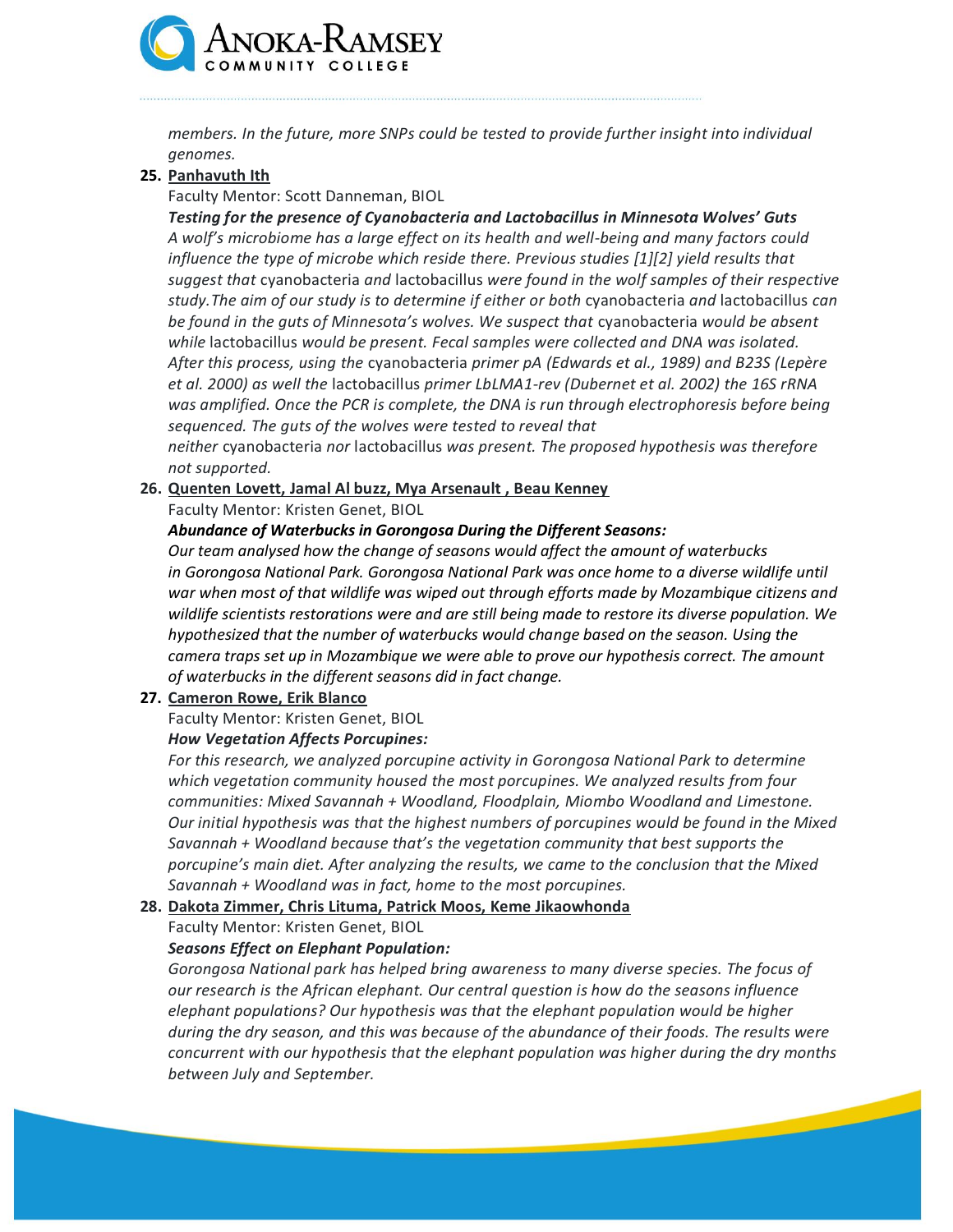

#### **29. Hailey Vinje**

Faculty Mentor: Kristen Genet, BIOL

*Baboon Activity is Influenced by the Time of Day:*

*The Gorongosa National Park is in Mozambique, in southeastern Africa. The park is primarily concerned with nature conservation and the preservation of wildlife and their habitats. The vegetation in the park includes floodplain grassland, miombo woodland, and mixed savanna and woodland. Species include a wide range of insects, herbivores (such as zebras, buffalo, antelope, and elephants), and predators (lions, hyenas, leopards, crocodiles, etc.). (From the interactive map of Gorongosa National Park.) Baboons can be found in a variety of habitats, including savanna grasslands, steppes, and rainforests. They live in troops, which are groups of people that live together. Grass, fruits, seeds, reptiles, birds, and other primates such as vervet monkeys and bushbabies are all part of their diet. Our project is on how the time of day affects the number of Baboons. Our hypothesis is that more Baboons are active during the day. Our Prediction is If there are more baboons active during the day then there should be fewer baboon sightings at night. We looked at how many baboons were collected at different times of day, such as dawn, day, dusk, and night. We'll look at the average number of baboons that are active (caught on video) at different times of the day. We will compare the number of Baboons captured to the number of Baboons captured at a specific time of day (dawn, day, dusk, night). The more Baboons trapped, the more active they are during the specified time of day. These data*  tables revealed that you are far more likely to see a Baboon during the day or at dawn than at *dusk or night. The day category has many more sightings than any other on the list, however, this is due in part to the fact that dawn and dusk are just 25-minute periods, whereas day is 646 minutes. Nonetheless, the sightings were predicated on the number of baboons to minutes in the interval.* 

**30. Ethan Emary Yonezawa, Hailey Milliman, Kristy Lindenfelser, Panhavuth Tan** Faculty Mentor: Kristen Genet, BIOL

*The Difference in Wing Melanization between Male and Female North American Pieris rapae in summer (June-September):*

*Pieris rapae is an invasive species of butterfly. It has several traits that can be attributed to its adaptive success. This allows P. rapae to be a great research subject. We wanted to determine how the wing melanisation and spot size differed in North America during Summer. Since there is sexual dimorphism in this species, we hypothesized that the female P. rapae would have greater melanisation and spot size than the male P. rapae. All of our butterflies came from the iDigBio website and was measured using imageJ software. The results indicated no significant difference between the two sexes in regard to the melalinization. However, the size of the spots of the female P. rapae were about 36% larger on the left wing and about 35% larger on the right wing as compared to the male P. rapae. This is in line with previously done studies. The significance of this will have to be researched in further studies regarding other seasons.*

**31. Julia Grabow, Alyssa Kosbau, Mady Neubauer, Johnny Nguyen**

Faculty Mentor: Kristen Genet, BIOL

# *The Effect of Latitude on Wing Apex Melanization and Wing Anterior Spots in Pieris Rapae Butterflies During Spring Months (Feb-May):*

*Animals of the same species will have different phenotypes in different environments. More precisely, animals change their appearances to adapt to the conditions of their habitat. Besides that, environmental conditions are not similar in distinctive latitudes. Therefore, this study focused on determining whether different latitudes affect the melanization on wing*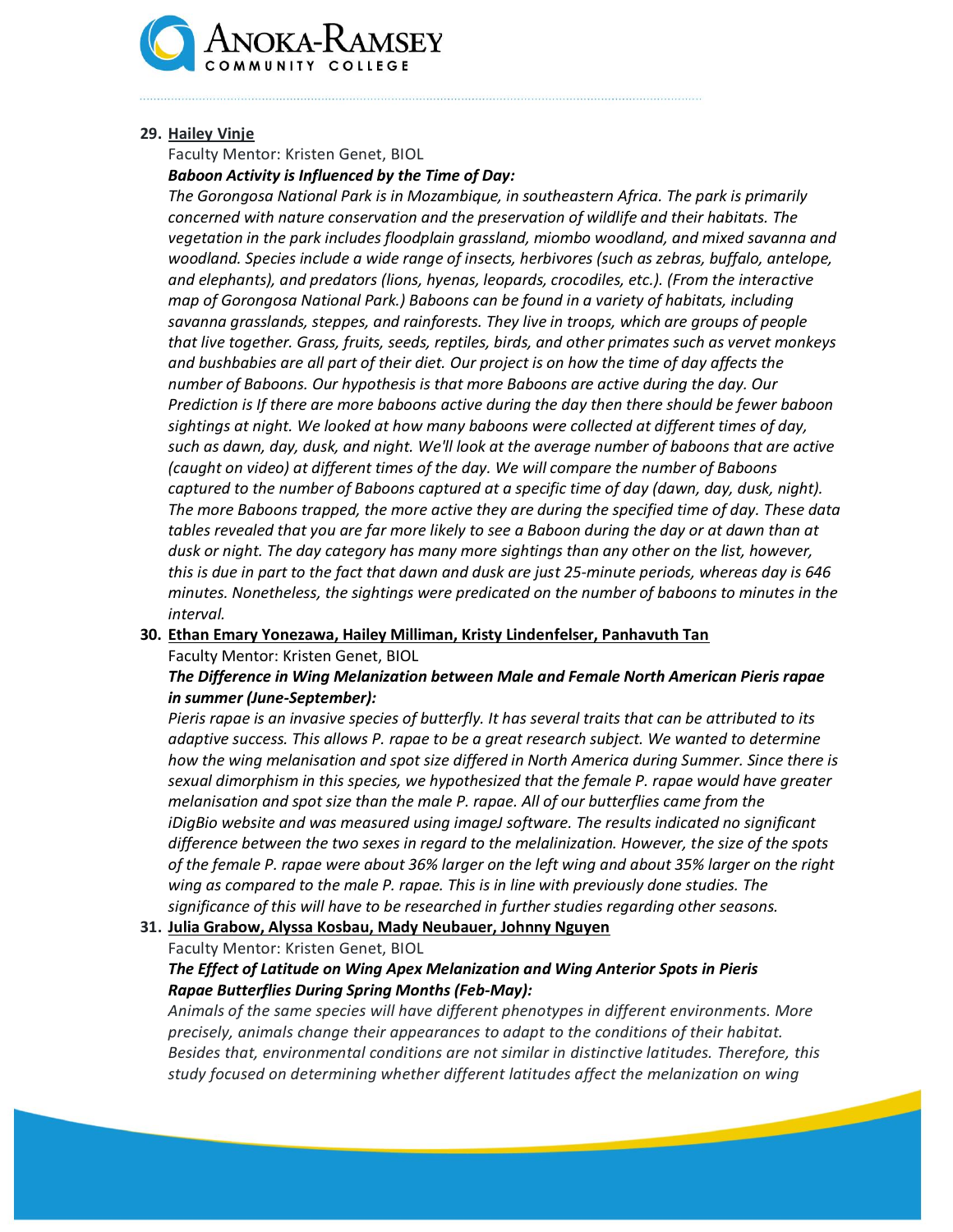

*spots and wing apex of Pieris rapae butterflies. To study, we chose butterflies found in the Spring months (from February to May) and collected their images at different latitudes from the iDigBio Website (1). Also, the butterfly's sex was identified based on the sexual dimorphism criteria. Then, we used the ImageJ application (2) to measure the area melanization on each butterfly's wing spots and apex. The results obtained from that study indicated that latitude had a slight correlation with the melanization of male butterfly's wing apex and wing spot. This outcome showed that other factors, not the latitude, significantly affect the variety of wing melanization. Therefore, later analysis related to the melanization area of wing apex and wing spots should focus on primary factors (pupil rearing temperature, etc.) that cause variation in their wing apex and spots' size.*

#### **32. Nicole Urban, Bryan Coskey, Margo Fletcher**

Faculty Mentor: Kristen Genet, BIOL

#### *The Wing Melanization Difference between* **Pieris rapae** *Sexes in Europe:*

*We care about* Pieris rapae *butterfly project because it will further the study of how these butterflies are able to search for their mate.We hypothesized that a male* Pieris rapae *butterfly will have more wing melanization compared to a female because more melanization increases the males' ability to search for females. To approach these questions, we used butterflies specifically from Europe, images were downloaded from IDigbio, and ImageJ a program to measure the wing melanizations. Our findings show that melanization increases in the summer and female* Pieris rapae *butterflies have more melanization on their anterior wings compared to their opposite sex. We conclude that females had higher averages in all our variables. Our results do not support our hypothesis. Further research can be studied based on female butterflies' melanization which contributes to the mating patterns.*

#### **33. Jessica Strand, Bethany Lieser, Xander Bacon, Ranad Ghalban**

Faculty Mentor: Kristen Genet, BIOL

# *Impact of Climate Change on Cabbage White Butterfly (Pieris rapae) Wing Apex and Anterior Wing Spot Melanization in the Summer*

*Pieris rapae, more commonly known as the Cabbage White Butterfly, is an invasive Eurasian species that has caused agricultural havoc around the world. Wing melanization of P. rapae has proven important for sexual selection as well as thermoregulation. As global temperatures continue to rise due to climate change, the amount of melanization on P. rapae wings could possibly be affected. This study hypothesizes that wing melanization would decrease as global temperatures increase. P. rapae specimens were available for viewing on iDigBio. This study digitally measured the area of wing apex and anterior spot melanization using ImageJ. Linear regression analyses were used to calculate data. Analyses revealed a significant (p=0.0007) difference in average anterior wing spot melanization, when specifically examining the two sexes, only females had a significant (p=0.0019) change in melanization over time. These results suggest that anterior wing spot melanization decreases as temperatures increase, specifically in females. Theses results give insight into the importance of sexual selection, sexual dimorphism, and the evolution of this invasive species.*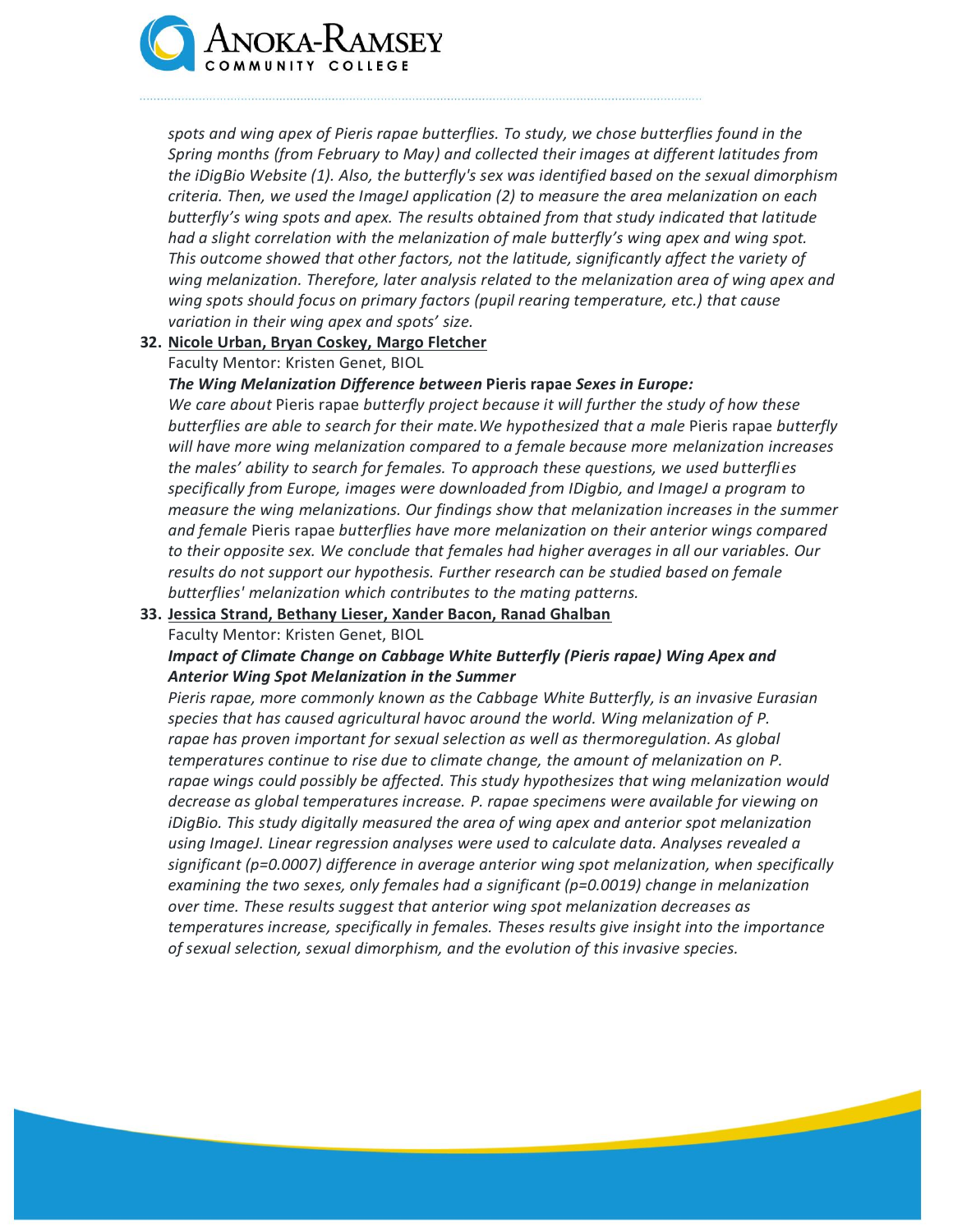

# **34. Jordan Arevalo, Annabel Inman, Jessica Strand**

Faculty Mentor: Joan McKearnan, BIOL

#### *Foraging and Cue Association in Blue Jays:*

*Our research is studying foraging and cue association in Blue Jays. The purpose of our research was to identify if Blue Jays can associate food with color cues. In order to study this, a two part experiment was designed. First a conditioning period to associate food with a color. Peanuts were placed in a green container for two days. Next, repeated trials took place after to observe how Blue Jays forage for food when given multiple colors. Four different colors were arranged randomly on a stand with peanuts still only in a green container. It was recorded what color the Blue Jays interact with first. Results and conclusions will be presented.*

# **35. Angelina Palumbo, Camryn Keller, and Matt Olson**

Faculty Mentor: Joan McKearnan, BIOL

#### *Dogfood Preference – Raw vs. Cooked Meat:*

*Our project description tests the preference of cooked vs. uncooked meat for dogs. We chose this experiment because the theory of human evolution and cooked meat go hand in hand. When humans began to cook our meat, we could digest our food easier and more thoroughly. Our project is to test if dogs share the same dietary evolution as humans by testing if the dogs gear toward cooked meat.*

#### **36. Walter Watts, Aleko Mihailidis, Aurora Erickson**

Faculty Mentor: Joan McKearnan, BIOL

#### *Color Preference in Predation of ARCC Wildlife:*

*Predators use different senses to find their next meal. One of those senses is sight. In different birds, eggs laid can be paler or vary in color. In one study done by Nicolass Verbeek the northwestern crow's eggs when examined would have one or two eggs that were paler than the rest of the clutch (1). We hypothesized that eggs that were red would be preyed upon first. Six eggs were colored and left in clutches in front of a trail cam to record the events. Six trials were completed using three different trail cameras over two weeks.*

# **37. Samantha Karels, Sarah Neubauer, Reese Lawlor, Breanna Hoffman**

Faculty Mentor: Joan McKearnan, BIOL

#### *Light Color Preference in Guppies:*

*We set up a tank with three different light zones, red, blue, and a central neutral zone. Once a week the fish were placed one at a time into the neutral zone and given time to acclimate. We then timed each fish for 2 minutes, and the time spent in each zone was recorded. The results and conclusions will be presented.*

#### **38. Ryan Bjonfald, Mya Mochinski, Hannah Kiewel**

Faculty Mentor: Jill Gromberg, HPER

#### *Acute Effects of Moderate-Intensity Aerobic Exercise on Cognitive Inhibition:*

*BACKGROUND: Cognitive inhibition is the ability to control one's impulsive responses to emotions behaviors and attention, as well as manage these stimuli; this ability can be assessed using various cognitive tests (Diamond, 2013, Scarpina & Tagini, 2017, Xie et al., 2017). Chronic aerobic exercise can promote adaptations in the neural pathways by enhancing activity in regions of the brain responsible for cognitive inhibition in the frontal gyrus, as well as increasing the efficiency of the brain. This leads to improvement in cognitive assessment performance; however, the supporting evidence for the acute effects of moderate intensity exercise is unclear (Gomez-Pinilla, F. & Hillman, C., 2013). Exploration of the acute effects of exercise on cognitive inhibition could establish further evidence of the cognitive benefits of*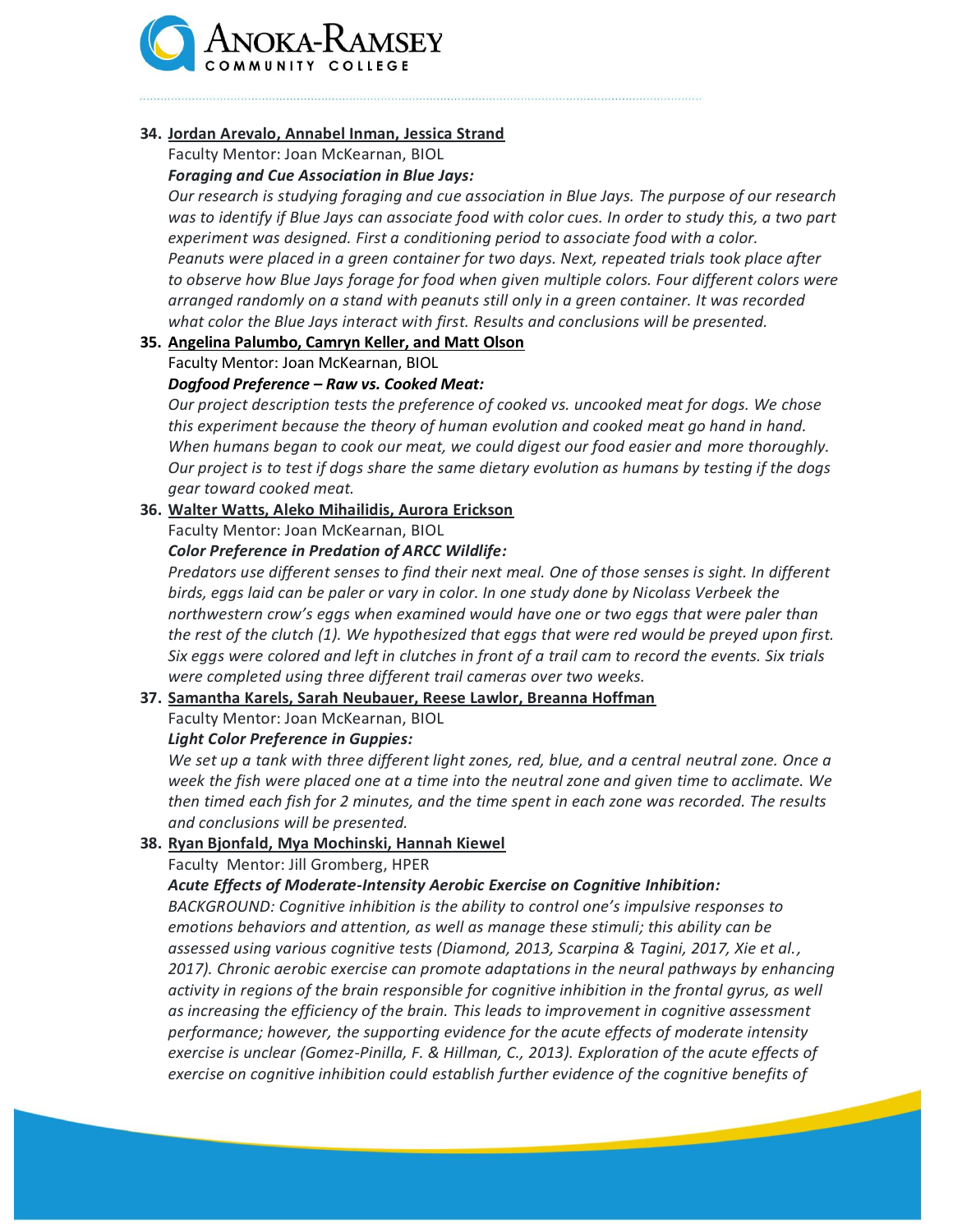

*exercise and lead to the development of practical exercise applications that promote cognitive health. OBJECTIVE: The current study aims to explore the acute effects of a single bout of moderate-intensity, aerobic exercise on cognitive inhibition assessment performance. METHODS: Three male and five female volunteers with a mean age of 23.5±3.20 years old were included in the study based on self-reported physical activity levels and completion of the pre-activity screening questionnaire, the PAR-Q+. The study was conducted at Anoka-Ramsey Community College, where subjects were randomly assigned to one of two exercise intensity groups: a low-intensity (control) group or moderate-intensity (experimental) group. Subjects were instructed to walk on a treadmill for 25 minutes at the predetermined intensity. Heart rate was used to assess exercise intensity and measured using a heart rate monitor (FT7 Polar™). Modified versions Stroop Color and Word test and Flanker test were administered to each group before and after the bout of exercise and the number of correct responses were recorded. Paired t-tests were used to analyze change in mean scores between pre- and post-exercise cognitive assessments within each group. Two-sample t-tests were also used to compare the mean changes in pre- and post-exercise cognitive assessment test scores between the control and experimental group. RESULTS: The control group exercised at a mean heart rate of 107.73±3.83 beats per minute and the experimental group exercised at a mean heart of 134.94 ± 6.01 beats per minute. While the experimental group saw an increase in the mean score for the Stroop Color and Word test between pre- and post-exercise tests (p=0.120) and the control group saw a small decrease in mean scores for the Stroop Color and Word test (p=0.804), results were not statistically significant. When comparing differences between groups in pre- and post-exercise Stroop Color and Word test scores, the exercise group saw a larger increase in mean scores (p=0.071), but this result did not reach a level of statistical significance. No subject in the experimental group was observed having a change in Flanker test score. A small, insignificant increase in mean Flanker test scores was observed in the control group (p=0.196). CONCLUSIONS: The exercise group saw positive increases in mean scores for the Stroop Color and Word test, although the results were not statistically significant. The resulting data failed to support the hypothesis that an acute bout of moderateintensity aerobic exercise would lead to improved performance in cognitive inhibition assessments. Further studies with larger sample sizes, more measures of cognitive function, and refined cognitive assessments are needed to better establish the relationship between cognitive inhibition and acute aerobic exercise.*

#### **39. Trevor Weidt, Alexis Welch**

Faculty Mentor: Jill Gromberg, HPER

*Effects of Proprioceptive Neuromuscular Facilitation Stretching Among Baseball Players: Background: Proprioceptive Neuromuscular Facilitation (PNF) stretching is a form of stretching that is used to increase the range of motion in specific joints through a hold-relax and contract-relax technique. There has been limited research that has looked at the effects of PNF stretching and how it effects the range of motion in the shoulder joint. Baseball players often deal with shoulder and arm soreness throughout the duration of their season. The intent of this study was to determine if PNF stretching would be a useful and effective stretching technique to help prevent shoulder and arm soreness among baseball players. Objective: The purpose of this study was to see how PNF stretching affected the range of motion of the shoulder joint compared to self-static (SS) stretching, and how range of motion affected shoulder joint soreness among baseball players. Methods: This study was conducted at Anoka Ramsey Community College (ARCC) in conjunction with the ARCC baseball team. Participants*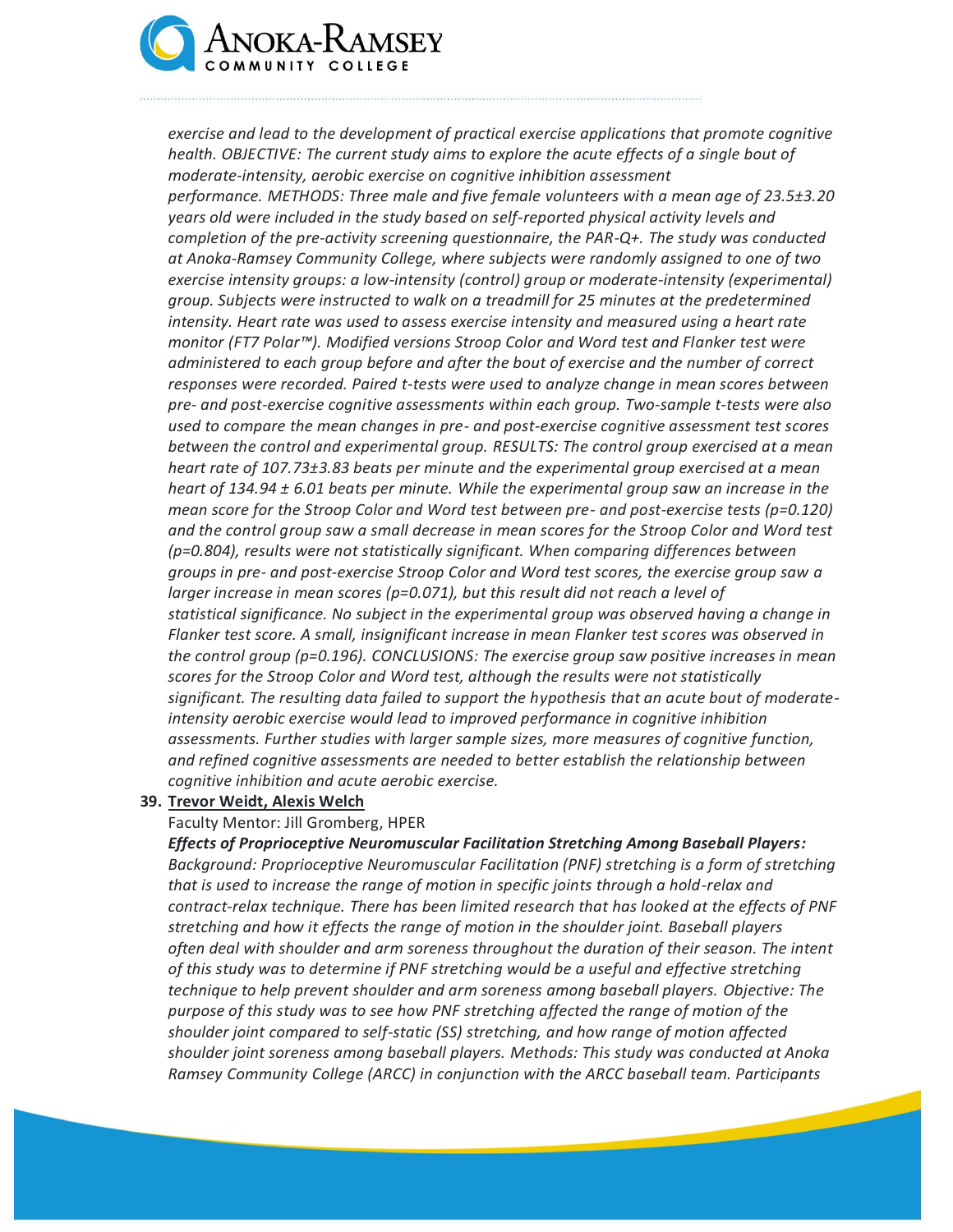

were men, between the ages of 18-35 (mean age 19.875± 0.120 years) who were currently on the ARCC baseball team and have dealt with minor shoulder and/or arm soreness in the past. Sixteen male subjects participated in this study and met a total of six times. Participants were randomly assigned to either the control group which performed static stretching, or the experimental group which had PNF stretching performed by researchers. All participants performed a warmup and then had initial measurements of shoulder internal and external rotation taken by researchers using a goniometer. Once both groups completed their stretching routine, post-stretching measurements were taken of shoulder internal and external rotation. Participants went to practice after each session and then answered four survey questions about their arm soreness after each practice. *Results:* Participants who completed either PNF stretching and static stretching both experienced increased range of motion and decreased muscle soreness in the shoulder joint. A one-way ANOVA showed there was not a significant difference between the control and experimental groups' internal rotation ( $p<0.05$ ). A one-way ANOVA showed there was significant difference between the control and experimental groups' external rotation (p<0.001). One-way ANOVA showed there was not a significant difference between the control and experimental groups' arm and elbow soreness (p<0.05). *Conclusion:* Based on the results, there is a relationship between increased range of motion and decreased muscle soreness of the shoulder joint among baseball players. The findings of this study suggests that both PNF stretching and static stretching are useful and effective stretching techniques to help decrease shoulder and arm soreness among baseball players. The findings of this study suggest that all baseball players should perform some form of stretching before participating in their sport.

#### **40. Megan Nicholls**

Faculty Mentor: Kristin Doneen, PHIL

*Do Physicians have a responsibility to act as healthy role models for their patients? Physicians do have the responsibility to act as healthy role models for their patients to promote healthy lifestyle choices, reflect responsibility, and to show integrity and the qualifications of holding a medical degree.*

#### **41. Lauren Estepp**

Faculty Mentor: Kristin Doneen, PHIL

#### *Is Child Participation in Medical Research Ethically Permissible?*

*In my poster board, I will be discussing child participation in clinical studies. I am in favor of ethically using children in research; we need to be able to represent every population in research findings. I will be refuting common concerns poised towards studies using children, as well as going over current laws in place regarding child participation.*

#### **42. Mayrick Mwakabuta**

Faculty Mentor: Kristin Doneen, PHIL

#### *Stop the War on Black Lives:*

*I* am going to be talking about the disparities and racial injustice in the healthcare system *being pregnant while black. I will explore the statistics and stories talked about many mothers who are black and was giving birth in the U.S healthcare system.*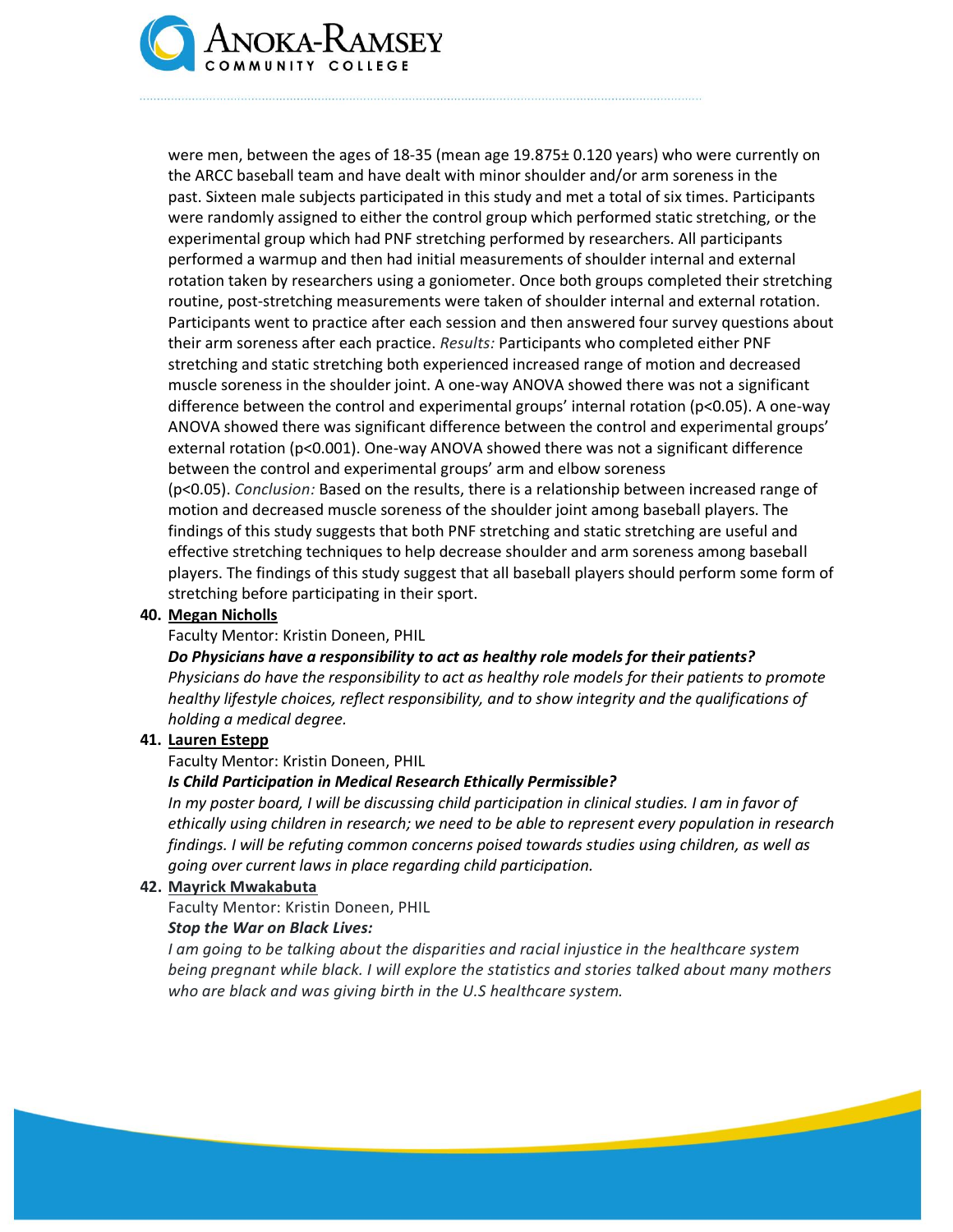

#### **43. Mackenzie Gruber**

Faculty Mentor: Kristin Doneen, PHIL

*Ethics Around Involuntary Hospitalizations:*

*I* will be presenting why involuntary holds need to be better checked and how they can *negatively impact the patient*

#### **44. Ethan Emary Yonezawa**

Faculty Mentor: Rita Newton, GERMAN

#### *Warum Deutsch Lernen?/Why Learn German?*

*There are infinite reasons why one should learn an additional language. German is a beautiful language spoken by around 130 million people in over 40 countries. Learning German opens many academic and career opportunities. Germany has a rich culture that has some branches here in the United States. The German language is one of the easiest languages for native English speakers to learn and can help set the foundation for learning other languages as well.*

#### **45. Timothy Voges, Henry Gibbs**

Faculty Mentor: Kristen Genet, BIOL

# *How Civets' Population Varies in Different Seasons:*

In this research project, we looked at the population of Civets in different seasons. We use *Gorongosa camera traps to determine how many civets are seen in a particular season. Our dependent variable was Civets, while our independent variable was seasons. We predicted that there would be more Civets in the wet seasons. After analyzing the data sets, We found out that they prefer the dry season with little water and brown vegetation. What we got out of this was that Civets can survive through a lot with limited resources.*

#### **46. Julia Schulz, Chelsea Kappes**

Faculty Mentor: Kristen Genet, BIOL

# *Waterbuck Activity Poster:*

*The Gorongosa National Park located in Mozambique, Africa is the home of our main research group, the water-buck. In this report, we present the results of the activities of water-bucks at different times of the day. We predict that our data will show maximum activity of waterbucks during the day. We have learned a lot about our species by studying WildCam's trap cameras. We discuss our inconclusive findings below.*

# **47. Bailey Paulsen, Avery Kaliszewski, Brenden Geiselhart**

Faculty Mentor: Kristen Genet, BIOL

# *Sighting of Baboons During Various Seasons:*

*Our scientific research poster consists of research pulled from the camera traps at the Gorongosa National Park in Mozambique, Africa. We decided that we wanted to investigate how each season impacted the population of baboons. We found that the dry season is the most populated season for baboons, based on the data we collected.*

# **48. Leah Beise, Courtney Mackedanz, Camryn Bliayang, Collin Carlson, Natalie Urban** Faculty Mentor: Kristen Genet, BIOL

# *Pieris rapae Wing Melanization Variation Between Sexes in Europe:*

*In this study, we are focusing on the melanization of the apex and anterior wing spots on the wings of the* Pieris rapae *butterfly, a very common invasive species that can be seen around the world. This butterfly is characterized by a white to cream color along with its black melanization on the tips of its wings and its wing spots. The melanization on the wings of* Pieris rapae *can vary greatly depending on environmental factors such as temperature or sun exposure and internal factors such as the sex of the butterfly. In this study we focused on*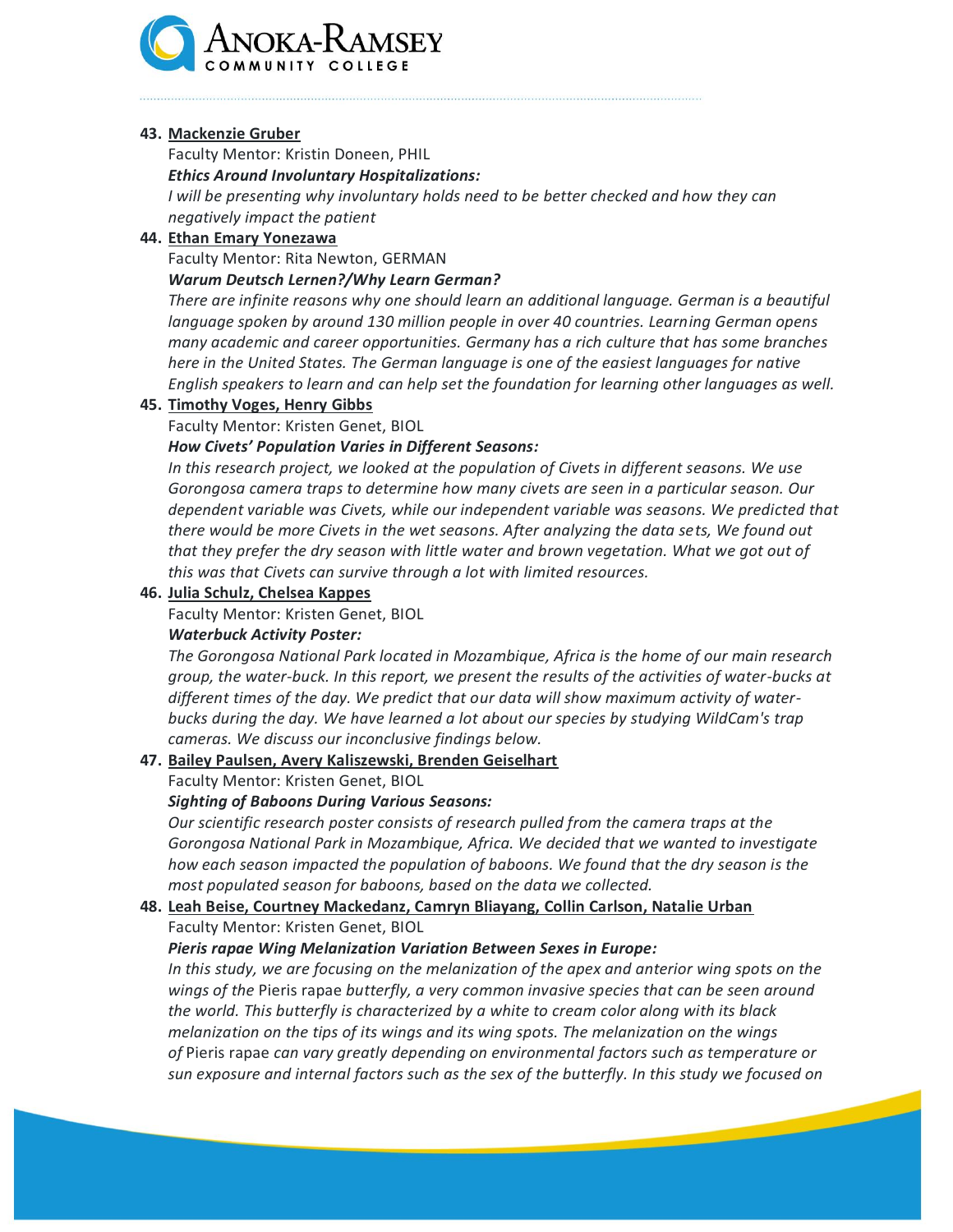

*the melanization of the* Pieris rapae *butterfly between different sexes in Europe. To do this, we first identified and obtained specific butterflies by plugging their coreID into the iDigBio database. This not only showed us images of the butterflies, but also the specific location of where the butterflies were captured and examined. We then measured the apex melanization, and the melanization of the wing spots of each butterfly by using the software program imageJ. After measuring a large portion of random butterflies we performed a t-test, and as a result we found that the amount of melanization between male and female* Pieris rapae *butterflies was very different as the females had more melanization than the males. We concluded that the females have more melanization on their wings because they need to stay warmer in order to give the offspring the optimal conditions to develop.*

# **49. Shawn McCabe, Ethan Erickson, Annabel Inman, Najma Adan** Faculty Mentor: Kristen Genet, BIOL

*Seasonal Wing Pattern Melanization in Cabbage White Butterflies from North America: Pieris rapae, the cabbage white butterfly, is an invasive species and destructive insect to Brassicaceae crops. Understanding how P. rapae became such a successful invader requires studies into ecological and adaptation factors such as adaptive phenotypic plasticity, or seasonal polyphenism. The purpose of this study was to investigate how seasons affect melanization in dorsal forewings of butterflies in North America. It was hypothesized that summer butterflies would have less melanization than spring butterflies. Specimens obtained from iDigBio were measured using ImageJ to determine the area of melanization in the apex and anterior (M3) regions. The results show increased melanization in summer butterflies compared to spring ones, but a t-test of the data revealed the difference is not statistically significant.*

**50. Blazden Mueller, Ethan Raivala, Matthew Binsfeld, Walter Watts, Abigail Allen** Faculty Mentor: Kristen Genet, BIOL

*Seasonal Differences in European Cabbage White Butterfly Melanization:*

*The effects the seasons gave on mealanization on each and every butterfly's wing is important. Being able to see what controls these changes could give further insight into why the Cabbage White butterflies are so invasive. In this study, Pieris rapae butterflies were studied, measured, and organised by season when captured. The butterflies' apex melanization and wing spot area were recorded and analyzed. The results show that the change in melanization is a product of the different seasons. The melanization during the summer was greater than during spring. Wings during summer months also proved to be longer.*

# **51. Matthew Olson, Alexandros Mihailidis, Mackenzie Austin, Camryn Keller** Faculty Mentor: Kristen Genet, BIOL

*Apex and Anterior Spot Melanization Variances of Male and Female Pieris rapae in North America:*

*The Pieris rapae, or the cabbage white butterfly, is one of the most globally spread invasive species. Pieris rapae has spread throughout the world as human travel and trade routes have expanded. Our research was focused on the influence of anterior wing spot and apex melanization in male and female butterflies in North America. Our hypothesis states that males will have less melanization compared to females on both accounts. The area of the anterior wing spot and apex melanization were measured using ImageJ. A T-test was performed and found females had a larger area of melanization in the anterior wing spot.*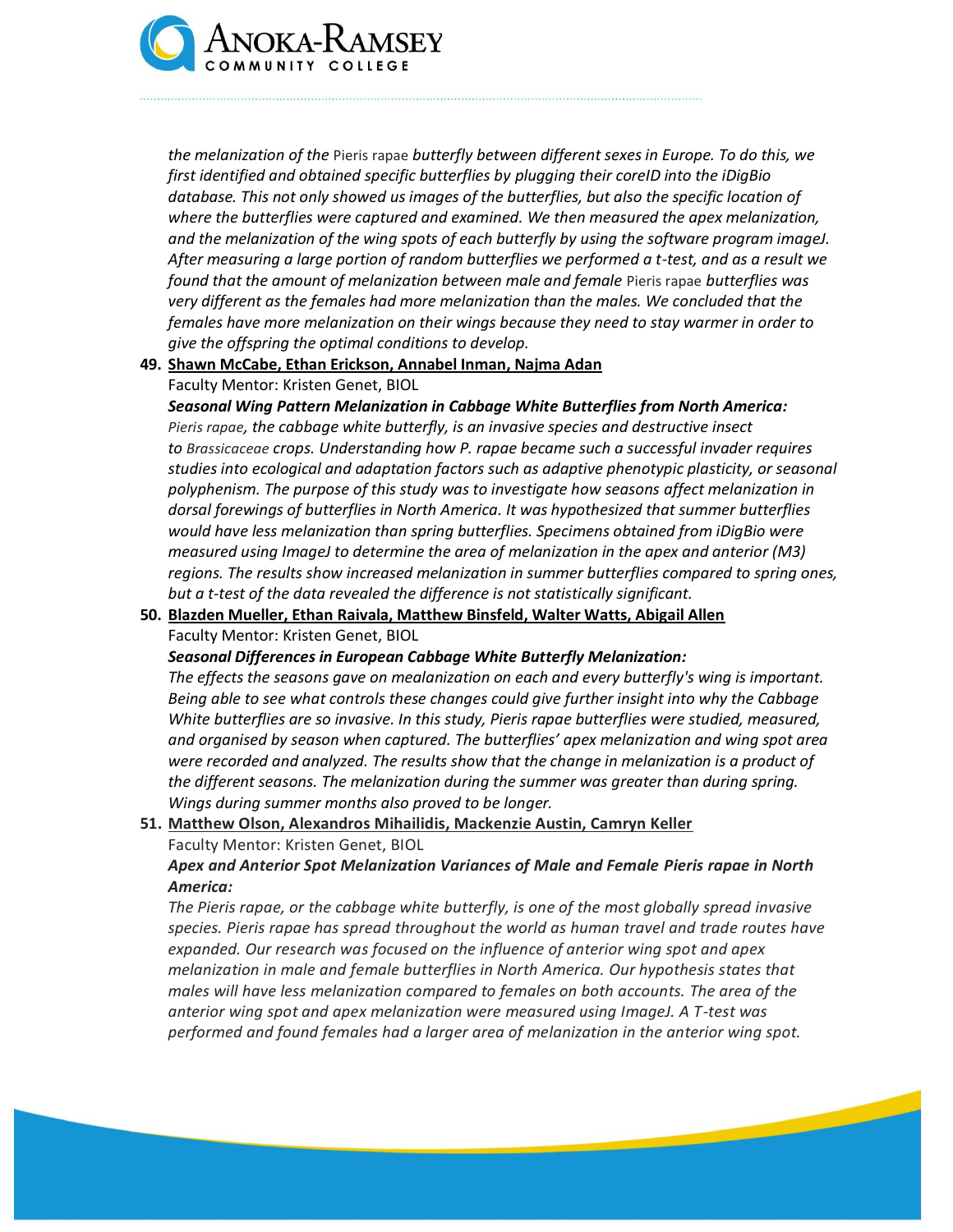

# **52. Breanna Hoffman, Samantha Karels, Reece Lawlor**

Faculty Mentor: Kristen Genet, BIOL

*How White-Tailed Deer Behavior is Affected by Time of Year, Temperature, and Time of Day: Previous studies have shown that the most active time for white-tailed deer are during summer near dusk and that males become more aggressive during mating season in the fall. The purpose of this study was to determine if there was a significant difference in the activity patterns of white-tailed deer in different seasons, times of day, and temperatures. It was hypothesised that the activity levels would increase in spring and fall and during dawn and dusk with temperature only affecting the deer during the winter season. Camera traps were placed and pictures were recorded throughout the Blaine Wetland Sanctuary. The photographs taken and data from the photographs were then analyzed. Deer behavior resulted in higher activity levels during the day and night times. The data from the time of year and temperature recordings were insignificant. Our hypothesis was rejected and further experiments need to be observed.*

# **53. Sydney Payeur, Camryn Keller, Tori Carroll**

Faculty Mentor: Kristen Genet, BIOL

*The Impact of Seasonal Changes on Animal Diversity Within the Blaine Wetland Sanctuary: Seasonal transitions have a prominent influence upon species diversity within wetlands. Assessment of community diversity metrics were used to distinguish how mammalian diversity within the Blaine Wetland Sanctuary fluctuates in response to seasonal variations. Determining periods of greater diversity can be imperative information when it comes to determining the most beneficial methods for restoration and management projects. Camera traps assembled across upland and wetland habitats collected data from summer 2019 and fall 2021. Analysis of photos taken within a 14–21-day period allowed us to make calculations of diversity indices. We suspected that there would be a greater presence of community diversity as well as species richness in the summer months. Results show that both diversity and evenness is greater in the summer in comparison to the fall. Summer months had approximately 5% greater values in both categories, confirming our hypothesis.*

# **54. Hannah Flanagan**

Faculty Mentor: Peggy Guiney, BIOL

# *Recreation Research Project:*

*This research project was designed to reduce any negative impact on the environment, specifically, how our electricity and our time outside aids in environmental sustainability. The research project consisted of a two-week data collection and active changes to made to reduce greenhouse gas emissions which is a big contributing factor to environmental sustainability.*

# **55. Andrew Kim**

Faculty Mentor: Peggy Guiney, BIOL

# *Food Data and Green Gas Emissions:*

*This research purpose was to explore the relationship between diet and environmental impact. This is an important topic because of the negative effects these greenhouse gasses have on the environment. Specifically, we measured our consumption of protein (meat, dairy, and plantbased) then used an online calculator to measure greenhouse emissions from the food production. We separated the measurement into two weeks, the first week is the baseline week where we don't change anything about our eating habits, and the second week is the behavior change week where we deliberately changed what we ate to less animal-based and*